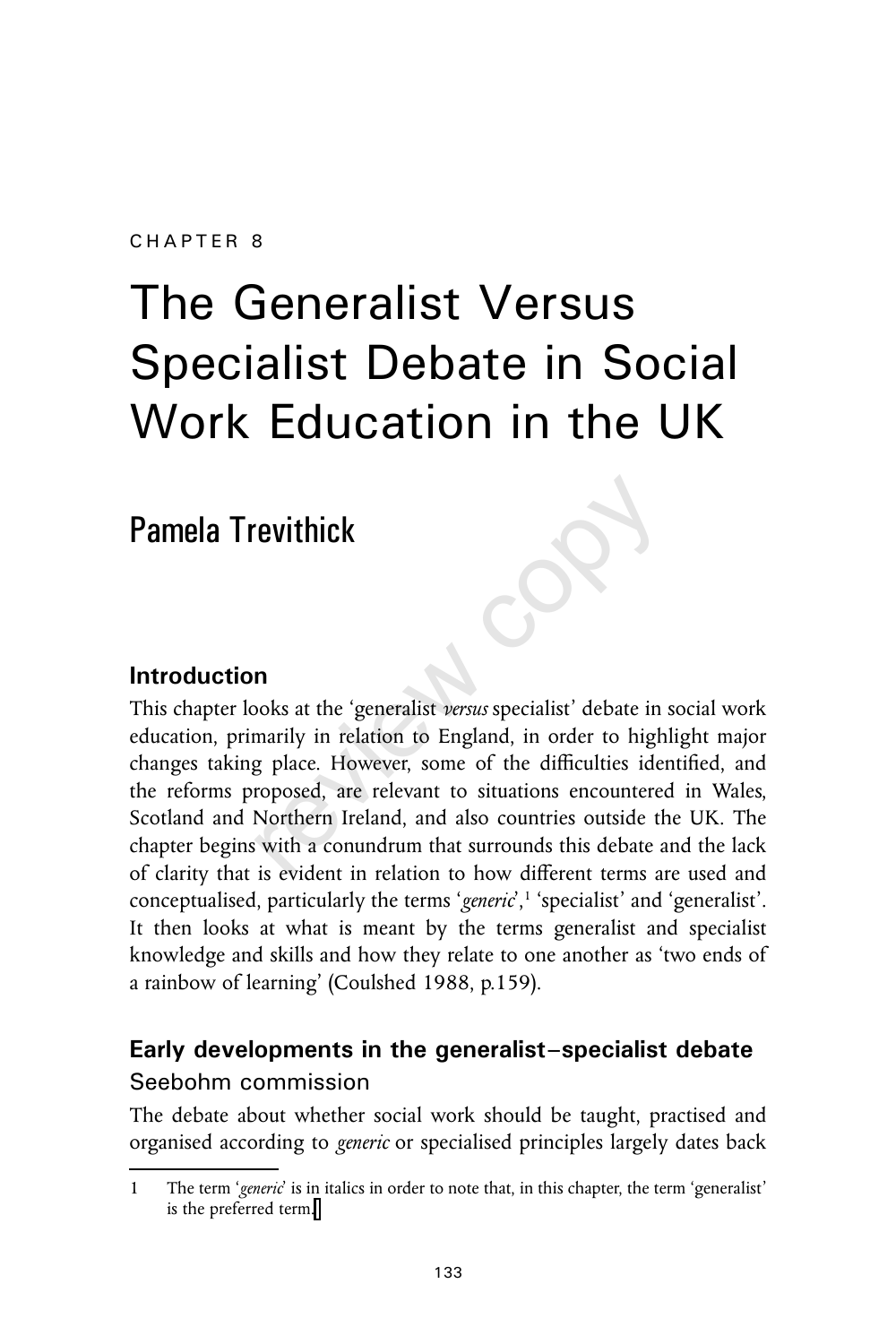to recommendations put forward by the Seebohm Commission (1968), created to look at the provision of services set up in the post-war period. In the Report that was published, the term '*generic*' was used to describe the organisation of social work into social services departments, and also to describe social work training:

The training is called '*generic*' because the principles and methods taught belong to a whole 'genus' of social casework, whether practised for instance in hospital, or with offenders, with mentally disordered people or with children and their families. (Seebohm Report 1968, p.171)

In relation to the organisation of social work, at that time staff were employed in separate departments in England and Wales – for example, as child care officers or welfare workers. However, the strict departmental division adopted in some authorities meant that there were gaps, fragmentation and duplication in the services provided, leading to considerable public confusion about which department to approach for help. The findings of the Seebohm Commission concluded that 'a unified provision of personal social services' was needed, which resulted in the passing of the Local Authority Social Services Act 1970 and the setting up of social services departments in England and Wales. It was a change that called for a more extensive knowledge and skill base and 'sound basic training' for staff working in the newly established unified departments because at that time only a minority of staff were professionally qualified social workers. However, the Report noted that 'specialisation will be necessary…not least to help in the advancement of knowledge' (Seebohm Report 1968, p.162). Exercise workers. However, the strict departmen<br>me authorities meant that there were gaps, fram in the services provided, leading to consider<br>ut which department to approach for help. The<br>Commission concluded that 'a unifi

The impact of Seebohm was largely organisational in character. The extent to which the recommendations put forward led to an identifiable form of *generic* practice has been questioned (Dickens 2011) but it is certainly the case that some specialist services were provided alongside *generic* services, such as in rural areas. In addition to legislative support for the changes, the Central Council for Education and Training in Social Work (CCETSW) was established in 1970 as the regulatory body for social work education and training – a year that also saw the development of the first '*generic*' qualification, the Certificate of Qualification in Social Work (CQSW).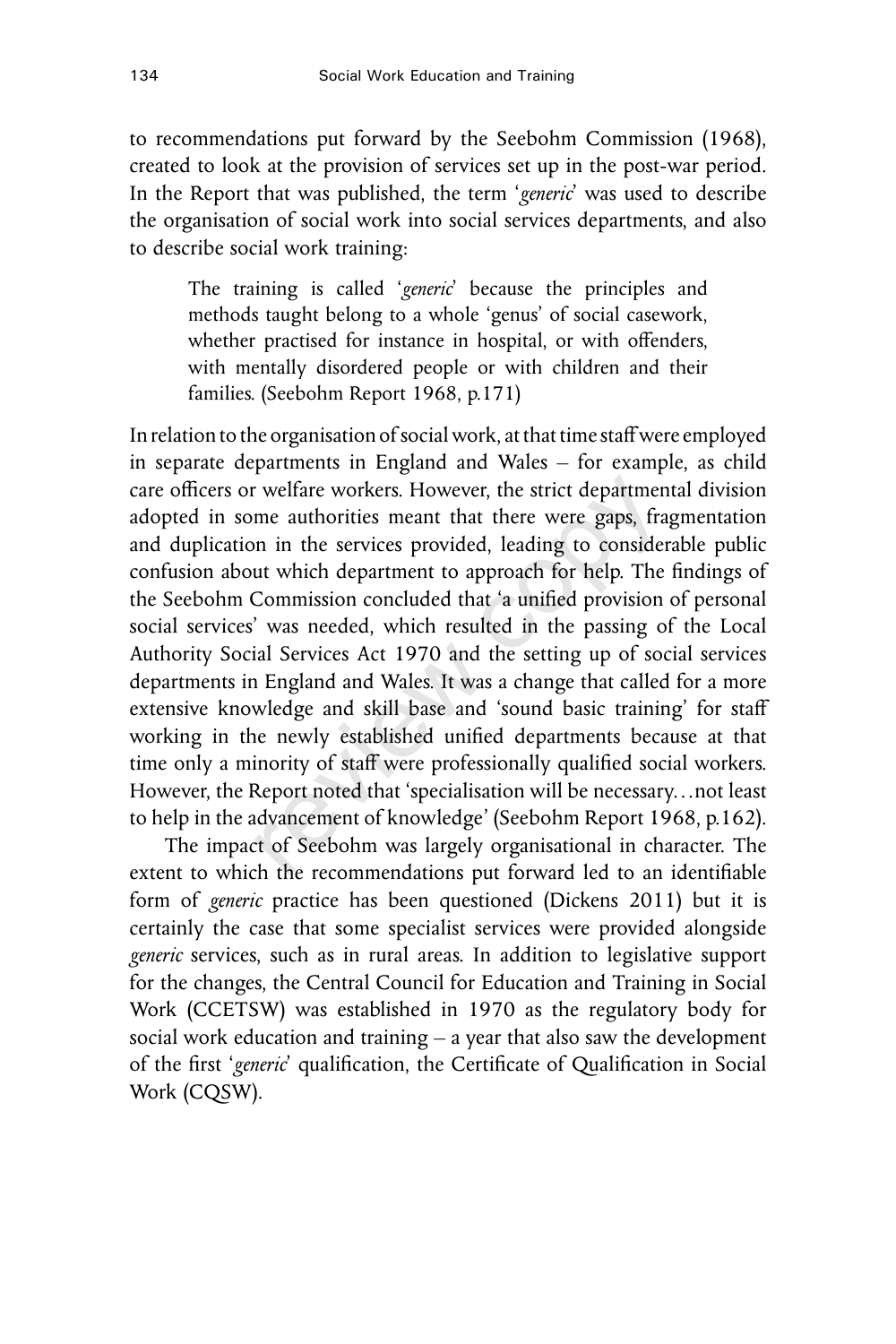# The Barclay Report

The next major milestone in relation to the organisation of social work in England and Wales was embodied in the *Barclay Report*, which had the remit 'to review the role and tasks of social workers in local authority social services departments and related voluntary agencies in England and Wales and to make recommendations' (Barclay Report 1982, p.vii). It is interesting to note that this report used the term 'generalist' knowledge and skills, as opposed to the term '*generic*' used in the *Seebohm Report*. In discussions that informed this Report, the relationship between generalist and specialist forms of service provision was the subject of heated debate. The primary recommendation of the Report promoted a community-based approach within social work (Barclay Report 1982, p.50) – that is, a more generalist approach, but with a recognition of the importance of specialist knowledge and skills in relation to certain client groups (Barclay Report 1982, p.154). In one of the two minority reports that formed part of the final publication, Robert Pinker argued that the Report failed to address the issue of specialisation (1982, p.237). Opinions differ on whether the recommendations of the *Barclay Report* had a marked impact on social work, particularly whether it influenced the provision of generalist or specialist services (Payne 2009, p.108; Wilson *et al*. 2008, p.67). This is largely because service provision depended greatly on how local authorities interpreted and implemented legislative and policy requirements (Fuller and Tulle-Winton 1996). This point needs to be emphasised because this variation is still evident today in relation to the 230 councils that operate within the UK.<sup>2</sup> This has been described as local authorities 'inventing their own policies to determine who gets help' (Jones 2008) – a situation that makes it difficult to identify with confidence the extent to which local authorities provide generalist and specialist services in a particular locality. back, but with a recognition of the importance of skills in relation to certain client groups (Bard In one of the two minority reports that formed on, Robert Pinker argued that the Report failed eccialisation (1982, p.237

[Ray Jones \(2008\) has argued that the existence of so many local councils constitutes](http://www.indosow.net)  ['wasteful arrangement' – and a situation that easily gives rise to inconsistencies in](http://www.indosow.net)  [policy and practice procedures.](http://www.indosow.net)

<sup>2</sup> [The number of councils and the populations they serve is broken down as follows:](http://www.indosow.net)

<sup>•</sup> [150 in England – \(serving approx 51 million people\)](http://www.indosow.net)

<sup>•</sup>  [22 in Wales – \(serving approx 3 million people\)](http://www.indosow.net)

<sup>•</sup>  [32 in Scotland – \(serving approx 5 million people\)](http://www.indosow.net)

<sup>• 26</sup> in Northern Ireland [city, borough and district councils] (serving nearly 2 [million people\).](http://www.indosow.net)

[<sup>\(</sup>Office for National Statistics 2008\)](http://www.indosow.net)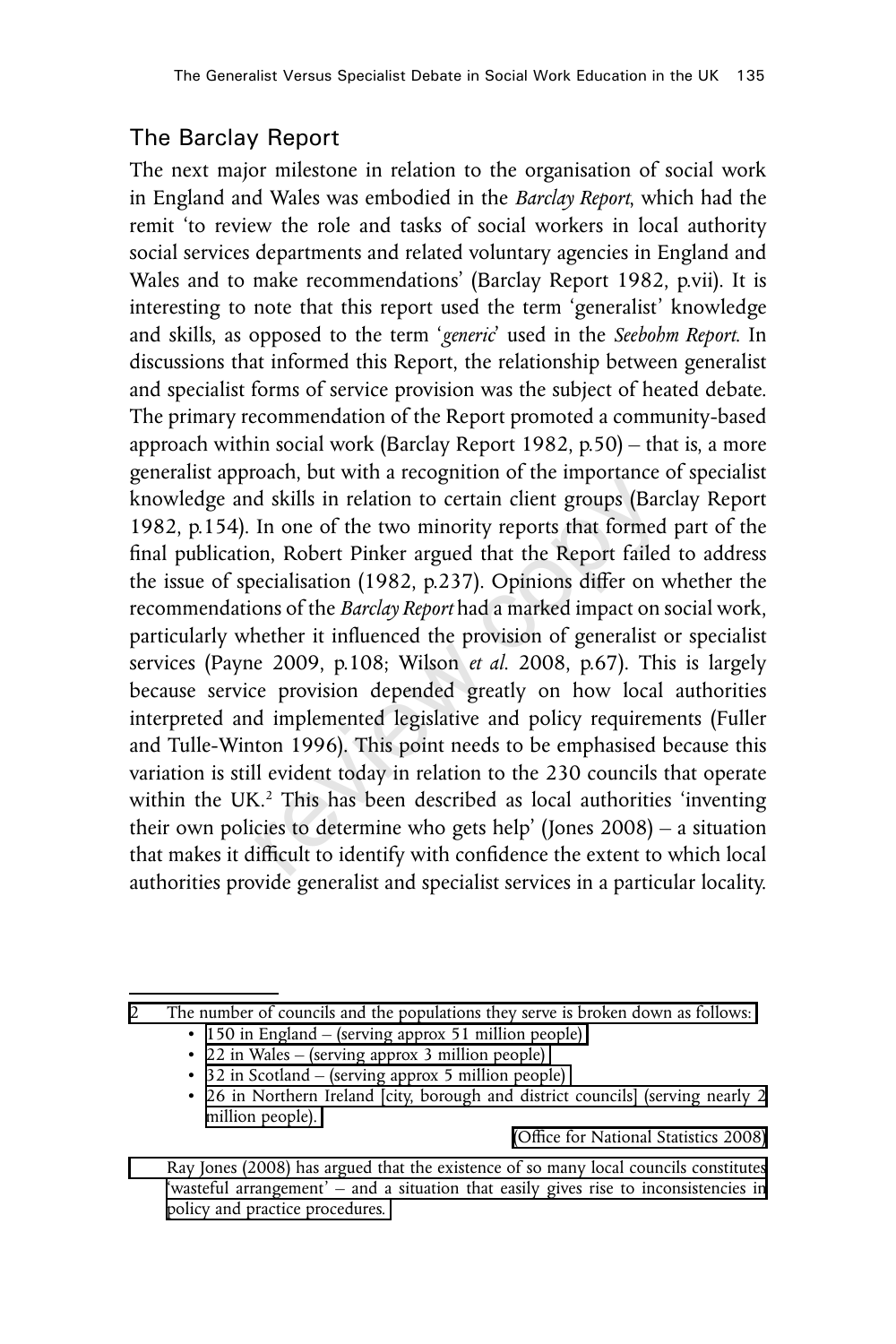## **Later developments**

In the years between the Seebohm and Barclay Reports, several important developments had taken place. These included major changes in service provision and funding, introduced with the passing of the National Health Service and Community Care Act 1990; changes in social work education and training with the introduction of the Diploma in Social Work in 1995 (CCETSW 1995); the setting up of the General Social Care Council (GSCC) as the regulatory body for social work training in 2001; the introduction of the new degree qualification in social work in 2003 (Department of Health 2002), and the equivalent Honours degree in Scotland (2004). These later developments also led to the title 'social worker' becoming a protected title; the requirement for all UK social work students and social workers to be registered on the GSCC Social Care Register in England and Wales and the other registering bodies of the four countries of the UK (e.g. the Scottish Social Services Council in Scotland) and the introduction of a new Benchmark Statement for Social Work (Quality Assurance Agency for Higher Education 2008). These changes largely reflected the commitment of the then Labour government to 'modernise social services' (Department of Health 1998). registered on the GSCC Social Care Register in Exother registering bodies of the four countries of tocial Services Council in Scotland) and the introder when the social Work (Quality Assurance ion 2008). These changes larg

## The Victoria Climbié Inquiry

Alongside the changes already mentioned, a number of developments were in response to recommendations put forward by Lord Laming following an Independent Statutory Inquiry into the death of Victoria Climbié, an eight-year-old African child who was murdered by her great-aunt and her aunt's lover in 2000. This inquiry reported in 2003. In relation to this chapter, what is important about the 108 recommendations put forward in the *Laming Report* is the emphasis placed on local authorities providing 'specialist services for children and families' (Laming 2003, p.1). This perspective became the cornerstone of changes indicated in the landmark White Paper *Every Child Matters* (Department for Education and Skills 2003), which led to children's and adult services being separated in England into different departments, and the merging of children's services with education. This document emphasised the importance of 'targeted and specialist support' for children, young people and their families (Department for Education and Skills 2003, p.39) – changes that were later enshrined in the Children Act 2004, which outlined the reconfiguration of children's services in greater detail. Much of the specialist emphasis in *Every Child Matters*, and later legislation, is focused on the physical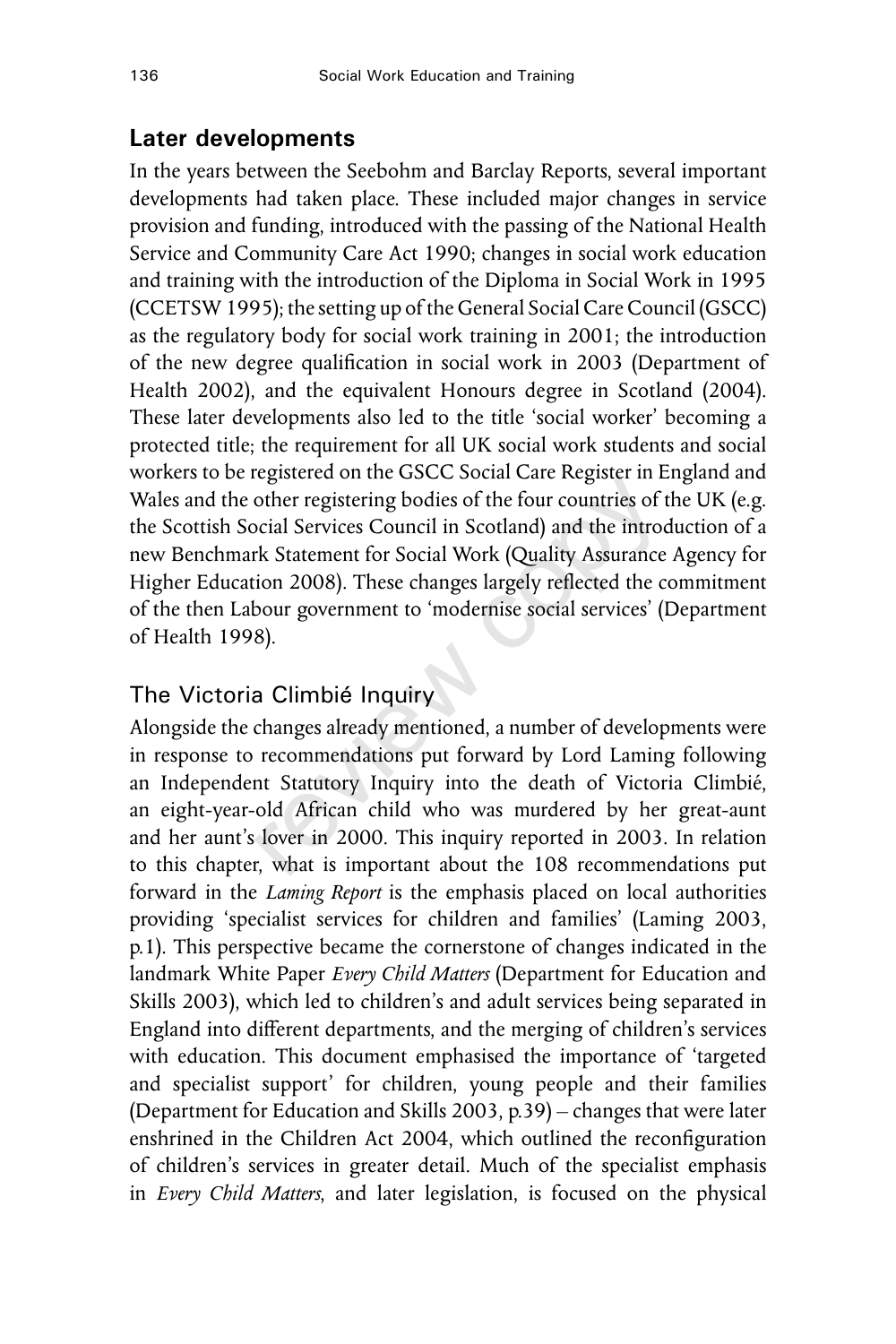location of services for children and the importance of inter-agency and interprofessional collaboration (see Barr and Sharland, Chapter 11 in this book). For our purposes, there is little mention in *Every Child Matters* of the relationship between knowledge and skills beyond the proposal to set up generalist training opportunities for people to 'share a common core of skills, knowledge and competence' (Department for Education and Skills 2003, p.92).

# The 'Baby P' Inquiry

The next tragic milestone where concerns were raised about the *generic*specialist foundation of social workers' knowledge and skills came to the fore following the unlawful killing of a 17-month-old baby, Peter Connelly, which led to a second inquiry, chaired by Lord Laming, and the report entitled *The Protection of Children in England: A Progress Report*. In his report, Lord Laming questioned the *generic* nature of the new social work degree programmes, particularly the extent to which they prepared students and newly qualified social workers in the area of child protection. Laming concluded that 'without the necessary specialist knowledge and skills social workers must not be allowed to practise in child protection' (Laming 2009, p.5) and, in one of the 58 recommendations put forward, he called for a major change in the relationship between *generic* and specialist training: ord it also a second inquiry, chaired by Lord Latitled *The Protection of Children in England: A Pro*<br>Lord Laming questioned the *generic* nature of the<br>rogrammes, particularly the extent to which the<br>ewly qualified social

At the heart of the difficulty in preparing social workers through a degree course is that, without an opportunity to specialise in child protection work or even in children's social work, students are covering too much ground without learning the skills and knowledge to support any particular client group well… The current degree programme should be reformed to allow for specialism after the first year, with no graduate entering frontline children's social work without having completed a specialised degree including a placement within a frontline statutory children's social work team, or having completed further professional development and children's social work experience to build on *generic* training. (Laming 2009, p.51)

With some exceptions, Lord Laming's recommendation failed to find support (Hunt and Lombard 2009). It was argued that specialising too early could lead to a situation where newly qualified social workers did not have a broad enough knowledge and skills base from which to assess the needs of children, young people and their families. Families can also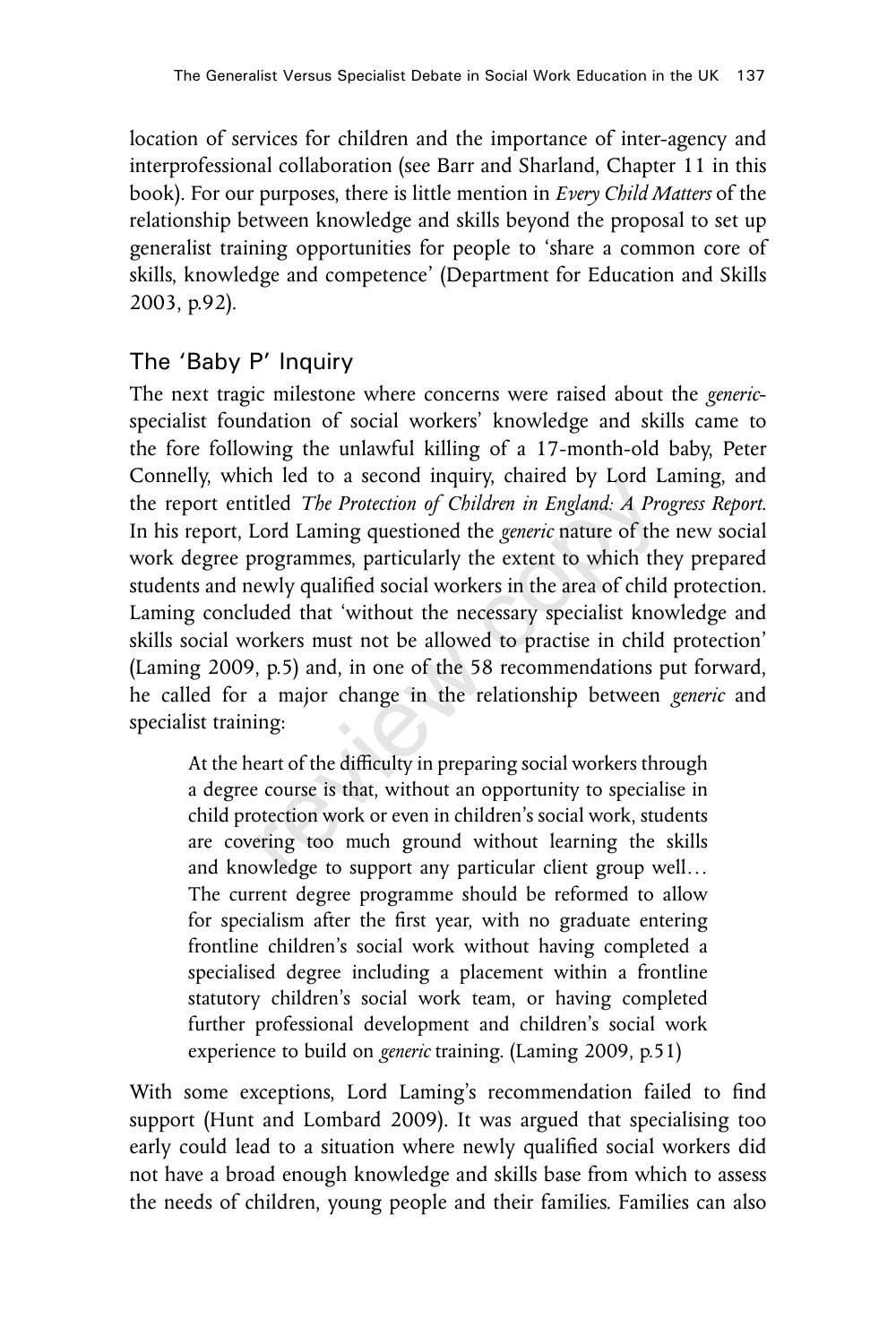include relatives who are elderly, disabled, physically unwell or who have mental health problems, and these characteristics may be among several factors that lead to some children being vulnerable to abuse and neglect. In Scotland, the recommendation resulted in the requirement that social work students on the *generic* social work degree courses should meet the criteria of the *Key Capabilities in Child Care and Protection* (Scottish Executive 2006).

#### Social Work Task Force

Twenty-six years after the publication of the *Barclay Report*, and prior to the publication of the second Laming report, a major review of social work was set up in 2008 by the then Labour government. The remit of the Social Work Task Force (SWTF) was to undertake a comprehensive review of frontline social work practice across adult and children's services in England, and to make recommendations for improvement and reform of the profession. In both reports of the Task Force, *Facing up to the Task* (SWTF 2009a) and *Building a Safe, Confident Future* (SWTF 2009b), support for a '*generic* degree' was promoted:

A good *generic* degree course should enable all students to develop the knowledge, skills and values in working holistically and safely with the whole range of individuals, families and communities where social work is needed. Splitting the degree would be destabilising and impractical. It would require students to make decisions about their future direction before they may be ready to. The fragility of the profession would be increased rather than reduced by potentially costly and highly timeconsuming separation. (Social Work Task Force 2009b, p.19) filme social work practice across adult and childrend<br>on. In both reports of the Task Force, *Facing ut*<br>) and *Building a Safe*, *Confident Future* (SWTF 2009<br>egree' was promoted:<br>*generic* degree course should enable all

### Social Work Reform Board and Munro Review

In order to take forward the 15 recommendations of the Task Force, in January 2010 the Social Work Reform Board (SWRB) was set up. In a progress report of this Reform Board (SWRB 2010), the same commitment to a foundation degree covering a wide range of subjects and practice skills can be seen, but the terms '*generic*' or 'generalist' are not mentioned. Instead, considerable focus has been placed on social workers developing their specialist skills and knowledge as a central feature of their ongoing and continuing professional development. Four months later, in May 2010, the newly formed UK Coalition Government invited Professor Eileen Munro to chair the *Munro Review of Child Protection in England*. The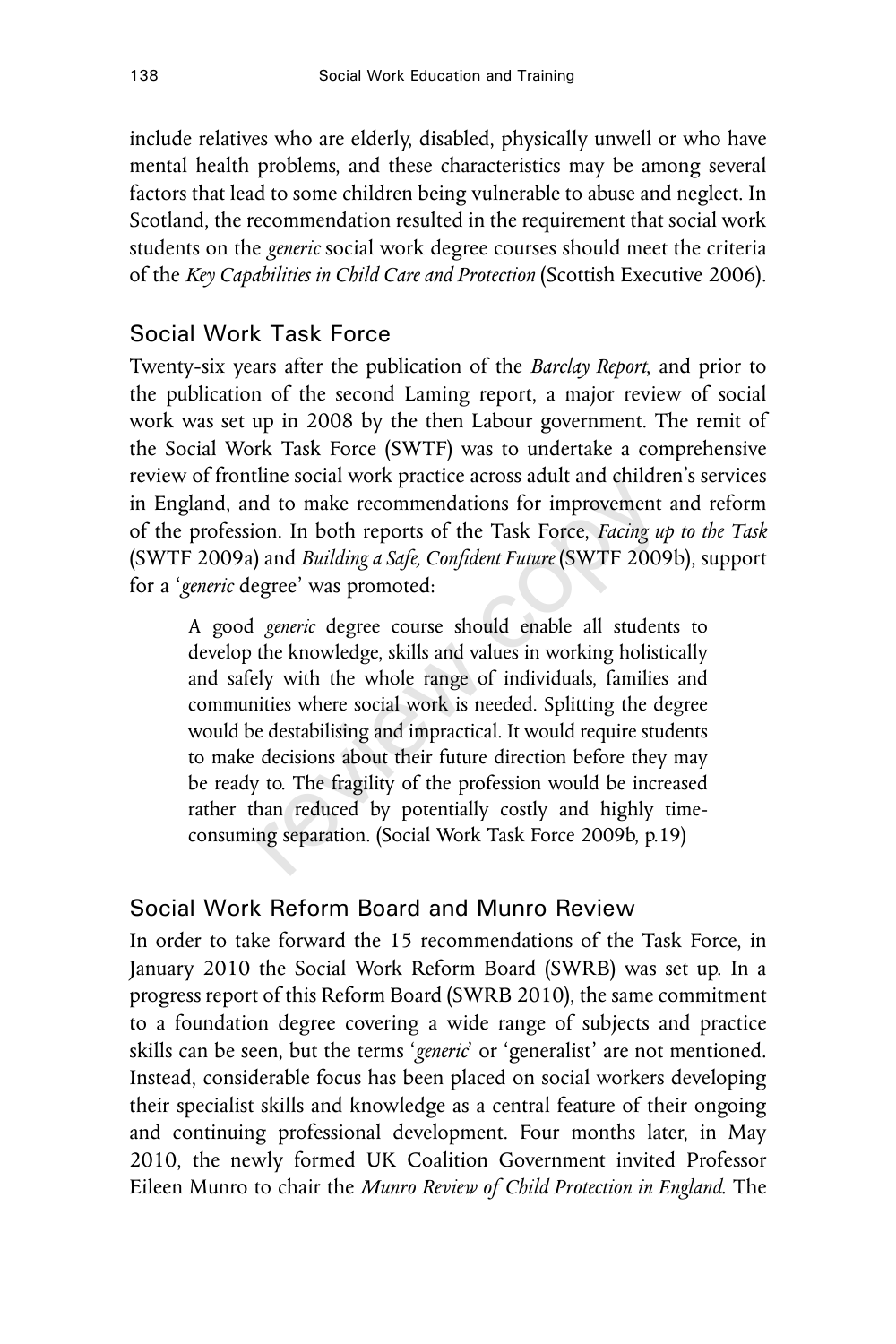three published reports of this Review (Munro 2010, 2011a, 2011b) all include comments that are relevant to the subject of generalist–specialist practice. For example, Munro cites initiatives that have been developed by some local authorities, such as Oxfordshire County Council, which provides a range of services where 'All staff working on these programmes have undertaken the required specialist training and are in receipt of high quality supervision and consultation' (Munro 2011b, p.95). In addition, Munro endorses the recommendations put forward by the SWRB in relation to social work education and training, and continuing professional development as indicated in the *generic* Professional Capabilities Framework (SWRB 2010).

# **Knowledge and skills that have no name cannot be integrated**

A number of difficulties accompany any discussion about the nature and relationship of *generic* or generalist and specialist practice. First, in many social work texts an inconsistency is evident in the way that authors describe or define different terms. Here I agree with Sheldon who stated 'It is often surprising how little definitional work has gone into concepts which are in everyday use in social work' (Sheldon 1995, p.10). Areas of practice that are not named cannot be integrated – irrespective of whether these relate to knowledge and skills, or *generic*/generalist and specialist practice. Second, while it is accurate to state that social work draws on a wide range of subject areas, few texts attempt to name the subject areas that this knowledge base is thought to include. Third, there is a tendency to link 'knowledge and skills' together – as if engaged in some inseparable marriage where one is glued to the other. Yet both have distinct features that need to be separated out in order for their different features to be brought together in ways that lead to a coherent and reasoned integration. Fourth, the term '*skill*' is often used interchangeably or used to replace the term '*intervention*'. In the conceptualisation I am putting forward, a skill is summarised as an action that we can learn and an intervention is how we put that learning into practice. Fifth, there is still a tendency for the area of social work skills and interventions to be neglected – both in terms of the coverage of skills and interventions in social work texts and in relation to research. It is a situation that calls for us to be rigorous in our use of specific terms, which is a theme covered in the following section. **and SKIIIS that have no name canno**<br>difficulties accompany any discussion about the<br>*generic* or generalist and specialist practice. First<br>exts an inconsistency is evident in the way th<br>fine different terms. Here I agree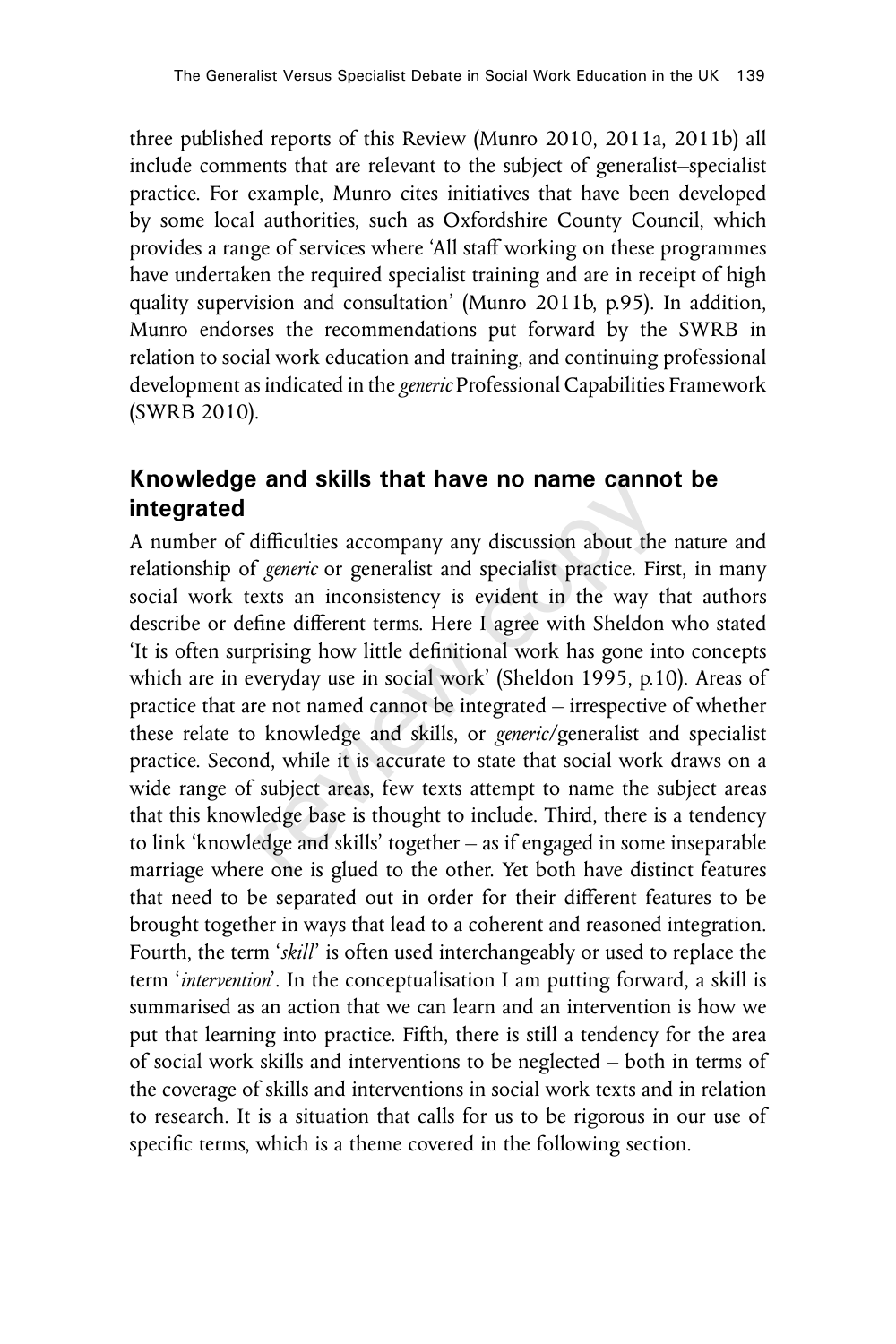# **Defining key terms: Eclectic, generic, generalist and specialist**

The following account describes a number of conceptualisations in an attempt to be rigorous and consistent and coherent in the use of these terms.

# Eclectic

Where *genericism* relates to knowledge and skill, I want to suggest that the term '*eclectic*' better describes the areas of knowledge, and wide range of theories, that social work draws on. These are often adapted in order to relate abstract theories to the situations encountered in practice. The adaptability and transferability that eclecticism embodies is taken up by Drury Hudson:

True eclecticism requires the ability to be fully informed in relation to a variety of theories and to be able to switch from one practice theory to another in an effort to meet the particular demands of each unique problem, situation, or client. (Drury Hudson 1997, pp.38–39)

However, it is important to identify the knowledge and skills that are included within the phrase 'the eclectic nature of social work's knowledge base' (Loewenberg 1984, p.310). Elsewhere I have identified 11 knowledge disciplines that social work draws on and adapts, plus 80 generalist skills and interventions (Trevithick 2012). In this task, I have defined a number of key terms, such as 'knowledge', 'theory', 'skill', 'intervention' and transferability, in order to provide a degree of conceptual consistency in the use of these terms. The perspective I have adopted states that all actions are intellectual in character. They may reflect particular areas of knowledge or specific *skills* and *interventions* – but, whatever form they take, an intellectual element is always a feature, which makes it important for social workers to claim the rich intellectual heritage that informs our work. In order to bring theory and practice into a close dialogue, I define an *intervention* as '*knowledge, skills and values in action*' (see Trevithick 2012). lecticism requires the ability to be fully informe<br>to a variety of theories and to be able to switch i<br>tice theory to another in an effort to meet the parties<br>s of each unique problem, situation, or client. (D<br>1997, pp.38–

# Generic

As already stated, the term *generic* has been used to refer to different aspects of social work. Baker takes up this point in an early publication on this subject: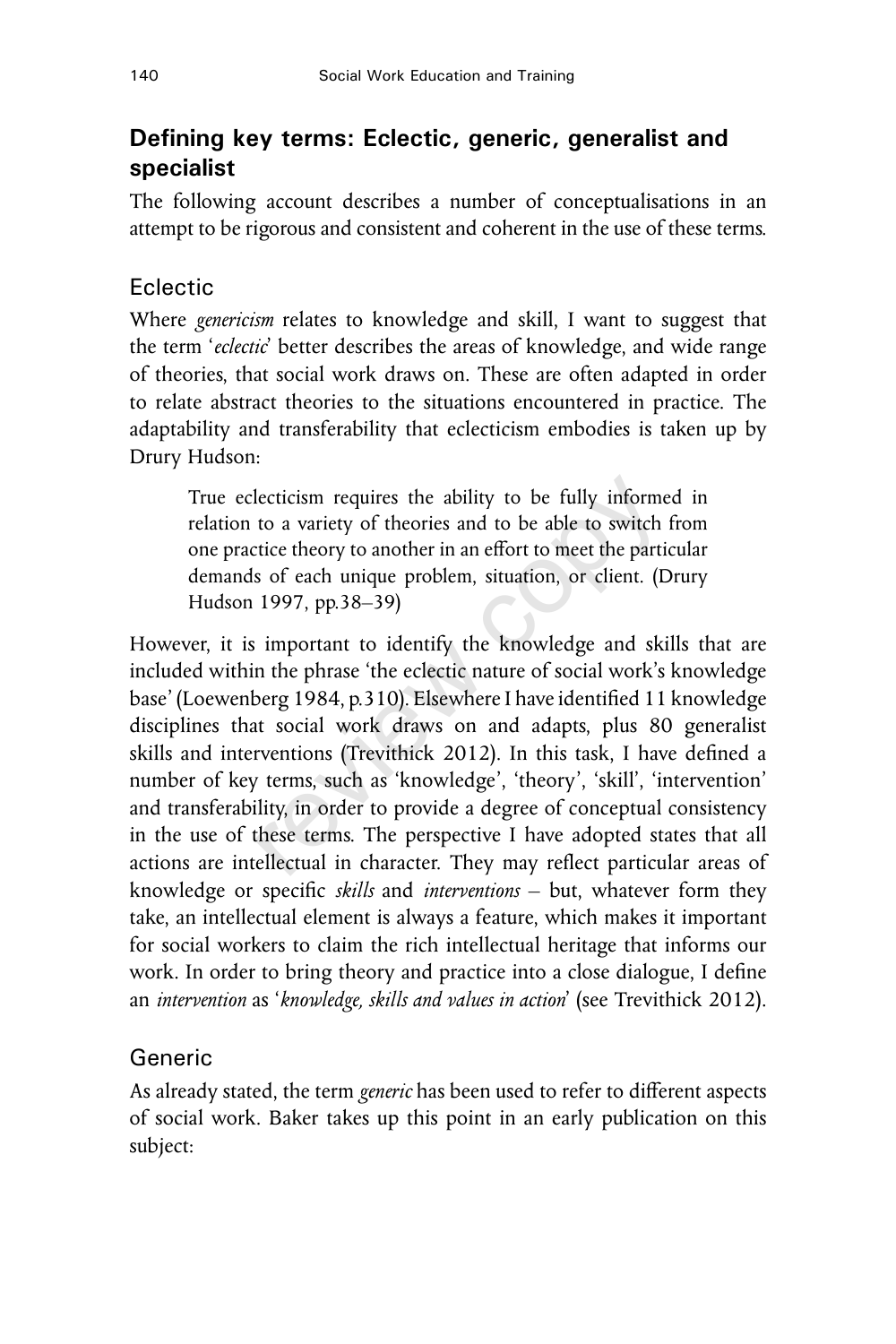The concept of *generic* social work practice is full of appeal and can be variously interpreted. Here it refers to one social worker who is trained, able to understand, and appropriately respond to, a wide range of individual, family, small group and community needs. (Baker 1975, p.193)

A different version places the emphasis on the application of knowledge, skills and values. For Stevenson, the term '*generic*' 'rests on the assumption that social work has a common basis, in which values, knowledge and skills can be applied to a range of situations' (2005, p.570) – a perspective shared by Wilson *et al*. who describe the term '*generic*' as 'a common foundation to all social work practice' (2008, p.698).

### Generalist

I want to suggest that the term 'generalist' is a more accurate term than '*generic*' to describe the acquisition and application of a broad spectrum of knowledge and skills that can be used to address the range of different situations regularly encountered in social work. As such, generalist knowledge and skill embody a 'foundation upon which specialisations that have professional and intellectual coherence can be built' (Stevenson 2005, p.581). This foundation has the advantage of being more transferable than the more in-depth knowledge and skills that are central to specialist practice. Indeed, even as a specialist, it is very likely that a practitioner will use a number of generalist skills because of their *transferability*. For example, specialist services invariably draw on a range of generalist skills, such as welcoming skills, listening and observation skills, the skills that are central to information gathering, or when reading an individual's nonverbal form of communication, and so forth. It is also important to stress that within this generalist category advanced levels of knowledge and skills can be acquired. gest that the term 'generalist' is a more accurate<br>cribe the acquisition and application of a broad<br>and skills that can be used to address the range<br>ularly encountered in social work. As such,<br>d skill embody a 'foundation

The use of the term 'generalist' has another advantage because, like the term 'specialist', it is regularly used in other disciplines, particularly medicine and nursing, although in medical practice this includes a clinical dimension, such as whether and how to give an injection. In social work, the implementation of generalist knowledge and skills is almost always focused on the use of communication skills, which can take the form of verbal, non-verbal, writing or action skills. These are used in a range of different contexts and often outside a clinical context – making it difficult to include an independent evaluation of the quality and relevance of the knowledge and skills that shape a particular intervention.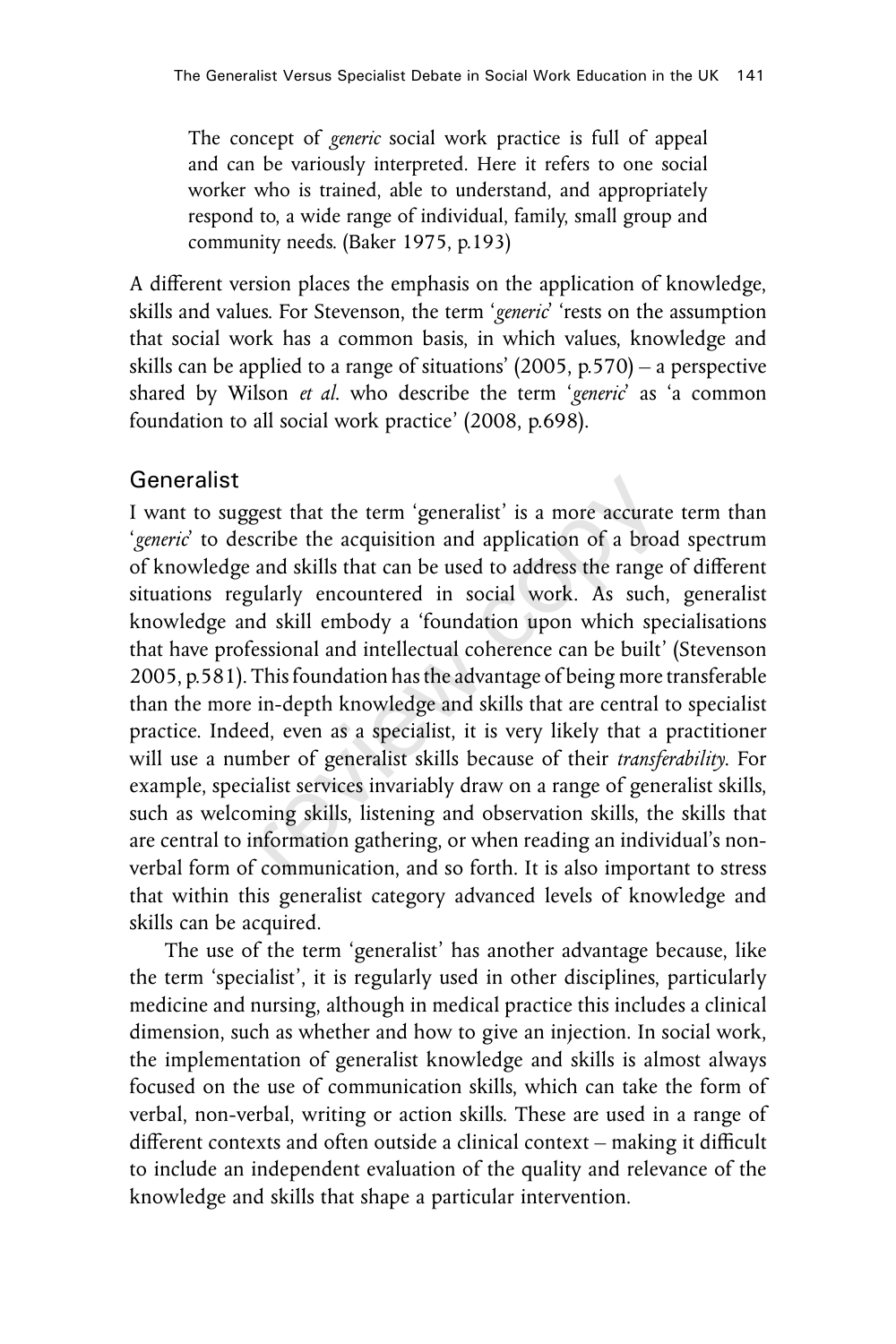## Specialist

This more accurate definition of generalist knowledge and skill allows us to contrast this with specialist practice:

Specialist *practice*…can mean either a division of labour or superior knowledge and skill about a client group, problem area, methods or settings. The specialist practitioner can be at the front line or specialism can extend up the organization. (Parsloe 2000, p.145)

In the emphasis that I want to put forward, the acquisition of 'superior knowledge and skill' is not only acquired through extensive practice experience but through additional training. This may be in relation to a particular theory or practice approach, or in relation to a specific client group or particular problem area. It constitutes learning that is consolidated through critical reflection, ongoing and relevant practice experience and access to regular quality supervision. Some examples of specialist training include training that is focused on different practice approaches, such as cognitive-behavioural approaches, or solution-focused work. For example, the ability to use the technique of *systematic desensitisation* calls for specialist training and a sound understanding of the principles that underpin cognitive-behavioural approaches. However, the interpretation placed on people's thoughts, feelings and actions from a cognitive-behavioural approach is likely to be different from the interpretation put forward by a generalist practitioner. These different perspectives can be beneficial but can also lead to tensions. Specialisation also runs the risk of practitioners becoming over-focused on a particular approach at the expense of keeping abreast of a more generalist perspective. The problem area. It constitutes learning that is could reflection, ongoing and relevant practice expert are quality supervision. Some examples of special and the special and the special and the special and the special and

In social work, the extent to which statutory and non-statutory agencies promote specialist services can vary but, in general, they can often be found in areas such as mental health, fostering and adoption, services for people with disabilities, palliative care and some children's services – often in response to the specific needs of a particular group of people. However, the setting alone may not be a good basis on which to judge the level of specialist expertise or proficiency because some practitioners may acquire specialist training yet fail to demonstrate 'superior knowledge and skill'. This may be due to a lack of rigour in the qualification process or it could reflect a situation where practitioners have become de-skilled because they have been unable to retain the level of practice needed (Carey 2008; Dustin 2007).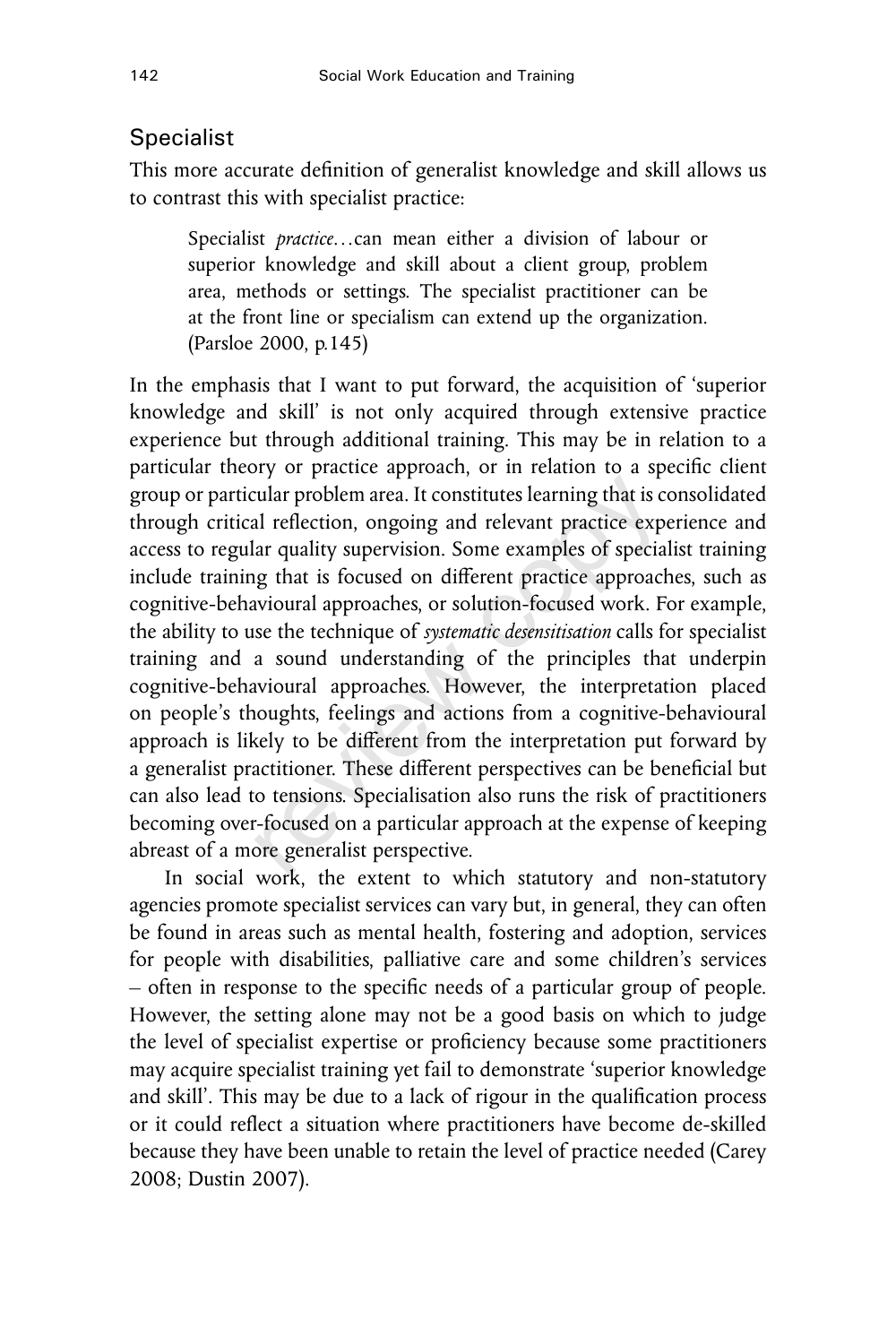Of central importance in the debate about generalist–specialist knowledge and skills is the extent to which the problems presented – and the needs of service users – can best be met. From this perspective, the use of generalist and specialist knowledge and skills can overlap and complement one another, with both indicating the ability to deploy interventions along a continuum that represents basic abilities to more advanced levels of competence. Thus, it is possible for a generalist practitioner to have developed an advanced level of generalist knowledge and skills and for a skilled specialist practitioner to be less competent in a generalist capacity – although together they are likely to constitute a formidable multi-level knowledge and skills mix. Given this continuum, it may be valuable to introduce a term to reflect the acquisition of in-depth generalist knowledge and skills in relation to a particular area of practice, such as the title *advanced* generalist practitioner or generalist–specialist practitioner.

## **When to specialise?**

In the past, there has been a lack of clarity about at what point – if at all – social workers should specialise, and how this might link to the notion of professional development and career progression. Again, considerable variation can be seen in the approach adopted by different local authorities in relation to the provision of specialist services and the opportunities available for staff to pursue specialist training, including applying for post-qualifying programmes. Part of this ambivalence is due to the fact that there has been little research into whether the different generalist or specialist practices have different or better outcomes (Parsloe 2000, p.145). According to statistics published by the GSCC in their 2010 Annual Report, in England there were 331 approved university post-qualifying courses (GSCC 2010, p.5), covering five specialist areas: children and young people; adult social care; mental health; practice education; and leadership and management (GSCC 2010, p.25). de *divanced* generalist practitioner or generalis<br> **Decialise?**<br>
ere has been a lack of clarity about at what points<br>
should specialise, and how this might link to<br>
1 development and career progression. Again, c<br>
e seen i

This wide variation in the opportunities available led the SWTF to call for a 'single, nationally recognised career structure' that would include a national framework for the continuing professional development of social workers. This proposal is represented in a Professional Capabilities Framework for Social Workers, which aims to 'set out, for the first time, consistent expectations of social workers at every point of their career' (SWRB 2010, p.3). This new structure is designed to incorporate a new single, modular Master's-level post-qualifying award in specialist practice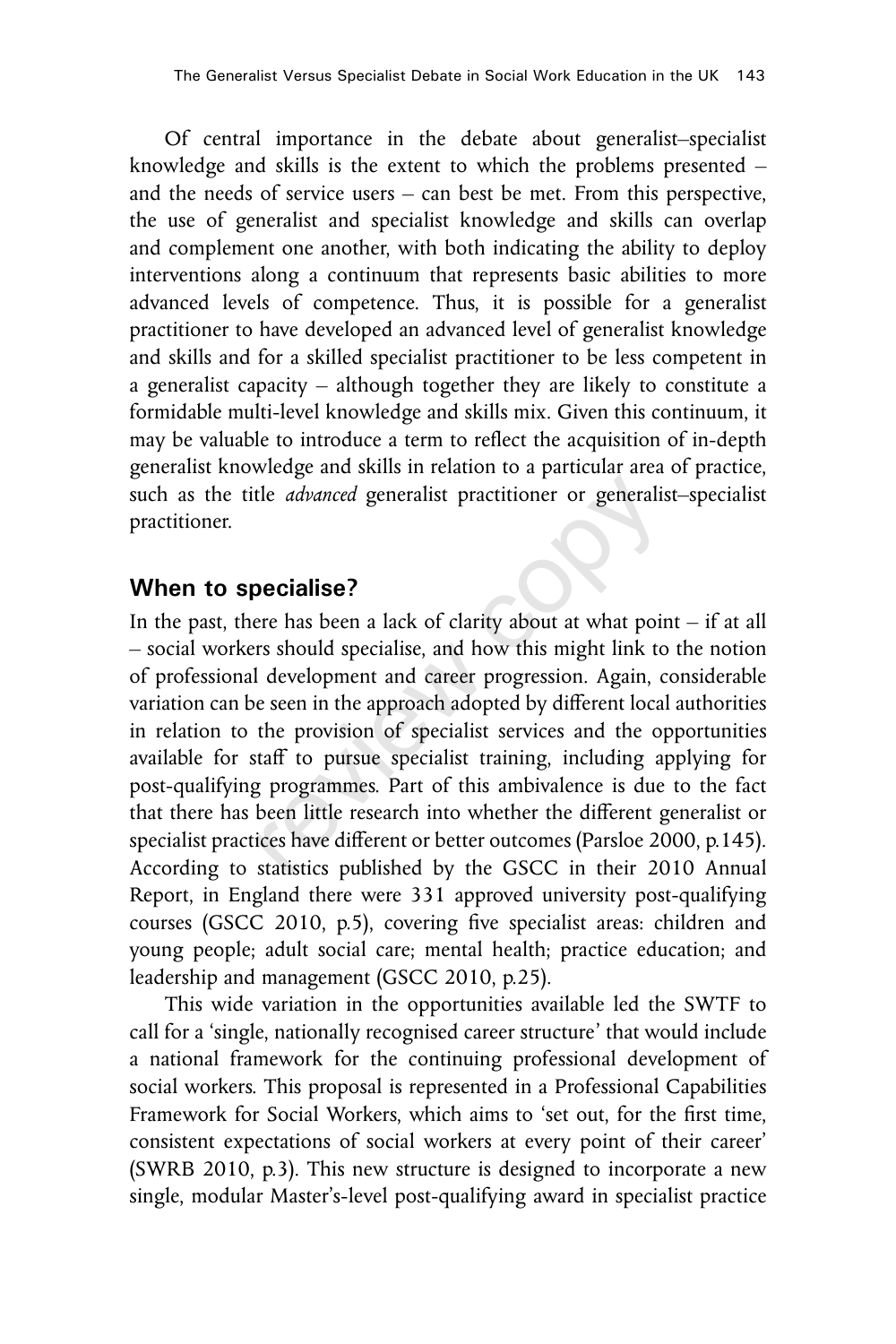as an integral part of a 'hybrid model' – that is, one that 'supports social workers to access a wide variety of learning and development opportunities, dependent on individual learning needs and styles, throughout their careers, with national recognition and portability' (SWRB 2010, p.34). It is proposed that this Framework will be used to inform the standards of education and training and the development of a new curriculum framework, designed to promote high quality education and training. According to the GSCC 2010 Annual Report, there were 271 approved degree courses in the United Kingdom (GSCC 2010, p.5). It is too early to speculate what the changes to the curriculum framework might mean for these courses because, like local authorities, these programmes have been in the position to exercise considerable variation in how they interpret the requirements laid down for social work education and training. An example is the wide variation that is evident in the recruitment and selection processes that different programmes adopt. It is interesting to note that, in relation to England, three separate documents indicate the requirements laid down in relation to social work training – namely, the Benchmark Statement (Quality Assurance Agency for Higher Education 2008), National Occupational Standards (Training Organisations for the Personal Social Services 2002) and Department of Health requirements (Department of Health 2002). With regard to Wales, Scotland and Northern Ireland, these requirements are integrated in a single document. These include *Raising Standards: The Qualification Framework for the Social Care Sector in Wales* (Care Council for Wales 2003); *The Framework for Social Work Education in Scotland* (Scottish Social Services Council 2003); and *The Northern Ireland Framework for the Degree in Social Work* (Northern Ireland Social Care Council 2003). All mention – mainly only once – the term '*generic*' but with no detailed account of what the term means. e wide variation that is evident in the recrumesses that different programmes adopt. It is intelation to England, three separate documents is aid down in relation to social work training – in atement (Quality Assurance Age

An important feature of the new proposed structure for England is that 'there should be progression routes available to high quality, specialist social workers which do not remove them from the frontline' (SWRB 2010, p.7). The importance of social workers being able to 'extend and deepen' their specialist skills and knowledge (SWRB 2010, p.33) is featured strongly in the recommendations, which includes social workers being able to access 'regular and appropriate social work supervision' and also the opportunity to access research and practice guidance (SWRB 2010, p.20).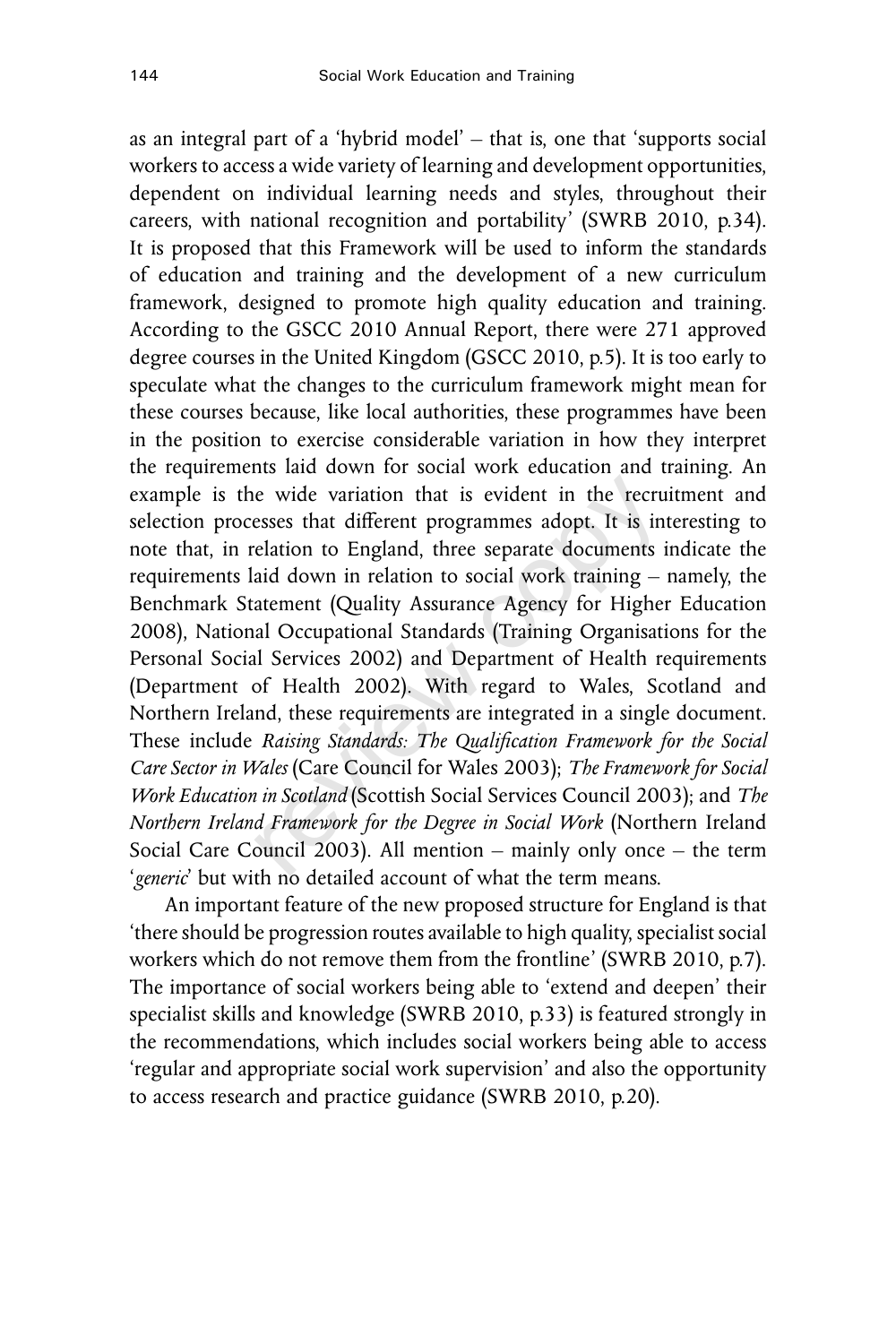## **The burden of a vast knowledge and skills base**

The vast knowledge base or knowledge 'pile' both generalist and specialist areas of practice cover is not without its difficulties and presents a situation where an 'unrestrained freedom to choose from a large number of different theories…[can] put too large a burden on the individual social worker' (Loewenberg 1984, p.310). This problem is rendered more complex where new theories continue to be added, sometimes with little attempt to shape these in ways that can 'guide practice decisions' (Reid 1978, p.378) and the situations regularly encountered in direct practice. Munro tentatively takes up this point:

Children need social workers to have a wide range of knowledge, skills and values. In looking in more depth in what is required, the review has been struck by the scale of relevant skills and knowledge required/necessary and questions how much an individual can achieve…the review questions whether it is realistic to expect each frontline worker to cover such a wide range of skills and knowledge… (Munro 2011a, p.50)

I have considerable sympathy with Munro's position. If asked to identify the theories that I might exclude, I would not include any in-depth coverage of practice approaches, such as cognitive–behavioural approaches, client-centred, psychosocial, solution-focused, ecological approaches, etc. Instead, I would confine the coverage of specialist practice approaches at undergraduate level to their theoretical roots or 'parent' theories (e.g. humanist, behaviourist, psychodynamic) and to identifying the contexts – within and outside social work – where these specialist practice approaches are most commonly used. For example, this teaching could focus on students being familiar with person-centred concepts such as *unconditional positive regard* or *congruence*, and how these terms link to humanist psychology and research findings that indicate where a person-centred counselling approach is likely to be an appropriate practice choice. This change in emphasis would mean that training in specialist practice approaches would be undertaken after qualification, as a feature of continuing professional development – leaving social work training programmes with more time to focus in greater detail on perfecting and integrating students' generalist knowledge and skills in ways that are research based and that 'speak' to the situations regularly encountered in social work. Proposals put forward by the SWRB provide an ideal opportunity to implement a greater concentration on skills development – an area of practice has not yet become a 'skills and interventions pile'. red, the review has been struck by the scale of relead knowledge required/necessary and questions in individual can achieve...the review questions whe listic to expect each frontline worker to cover su age of skills and kn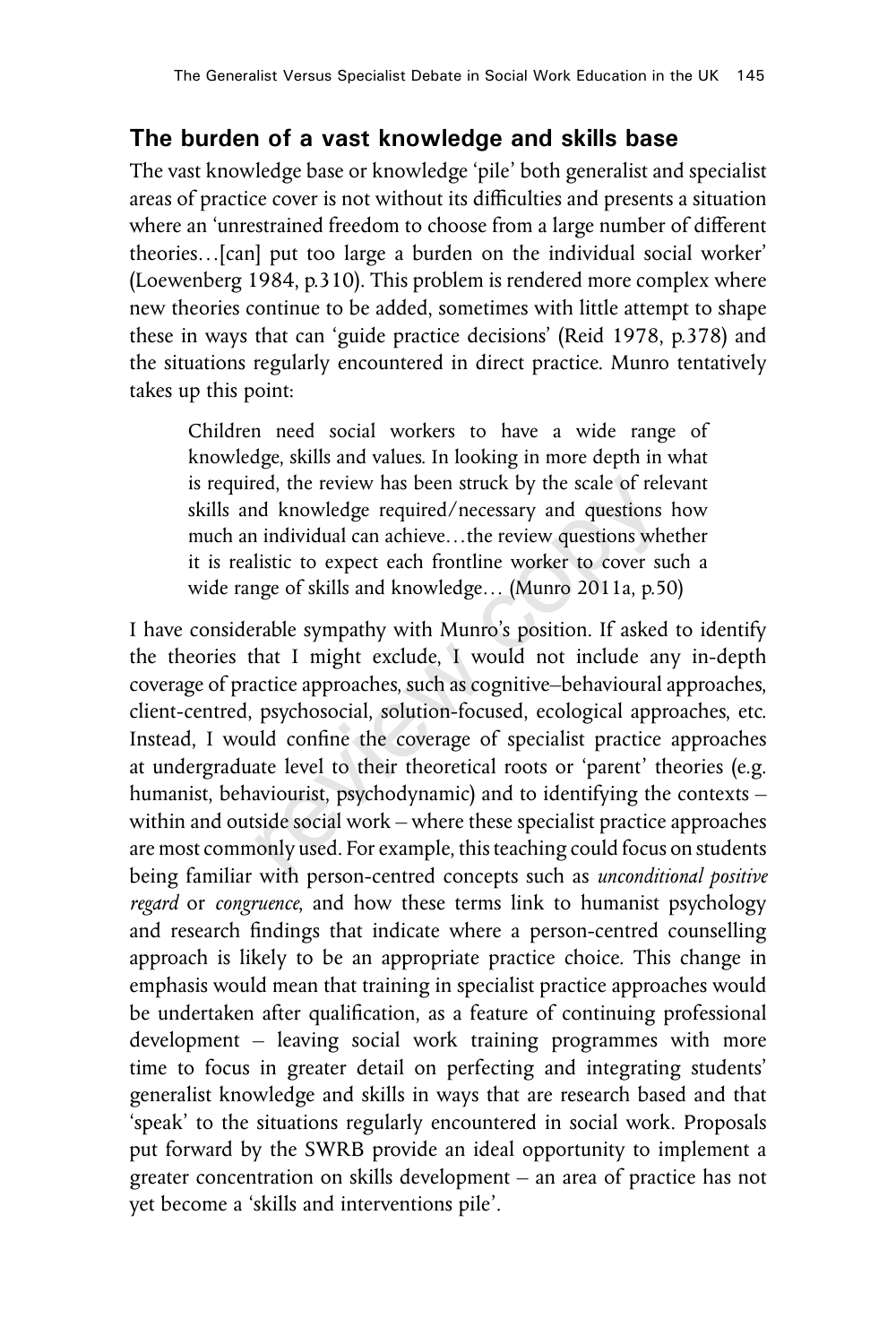One way to approach this growing body of knowledge would be for the social work community to arrive at some kind of consensus that attempts to identify those theories that are considered most relevant to contemporary practice concerns and to eliminate those 'specialist topics that workers will not often encounter' (Munro 2011a, p.50). If we are unable to do this, there is the risk that the government will enact this change, which is what in effect happened when the Department of Health stipulated the five key areas of 'specific learning and assessment' that had to be provided on social work education and training programmes in relation to a new degree (Department of Health 2002, p.3).

In addition, a different strategy to ensure that social work's knowledge base does not become an overwhelming 'knowledge pile' would be to categorise subjects and themes in order to provide a 'users' map of the knowledge-base of professional practice' in social work (Eraut 1994, p.50). The Knowledge and Skills Framework that I have developed is designed to meet this need (see Figure 8.1) and also to integrate knowledge and skills in a coherent conceptualisation.

## **Knowledge and skills framework**

This Knowledge and Skills Framework attempts to order the growing number of theories and perspectives that abound in social work – and to link these in ways that integrate theory and practice. It categorises knowledge in terms of three domains – *theoretical*, *factual*, and *practice knowledge*. A perspective that underpins the need for a framework of this kind is the lack of clarity that exists about what constitutes the knowledge and skills base of social work – a situation where 'there is no universally accepted idea of valid knowledge, skills or expertise for social workers' (Asquith, Clark and Waterhouse 2005, p.2). The Framework emphasises the importance of thinking, sometimes referred to as critical thinking, and critical reflection or reflexivity (Sheppard 1998). Its first two domains, on *theoretical* and *factual knowledge*, are concerned with knowledge acquisition, or *knowing that*. Its third domain, *practice knowledge*, is focused on the skills and interventions that translate knowledge into practice, or *knowing how* (Ryle 1949). mowledge-base of professional practice' in sep.50). The Knowledge and Skills Framework<br>designed to meet this need (see Figure 8.1) a<br>wledge and skills in a coherent conceptualisatio<br>example and skills framework<br>ge and Skil

Historically, the main skills or interventions used in social work have been grouped under the heading *communication skills* (Koprowska 2010; Lishman 2009). However, this has tended to mask the range of interventions that fall within this heading – interventions that may be verbal or nonverbal in character, or involve a different range of activities that fall within the realm of action skills, including those involving the written word.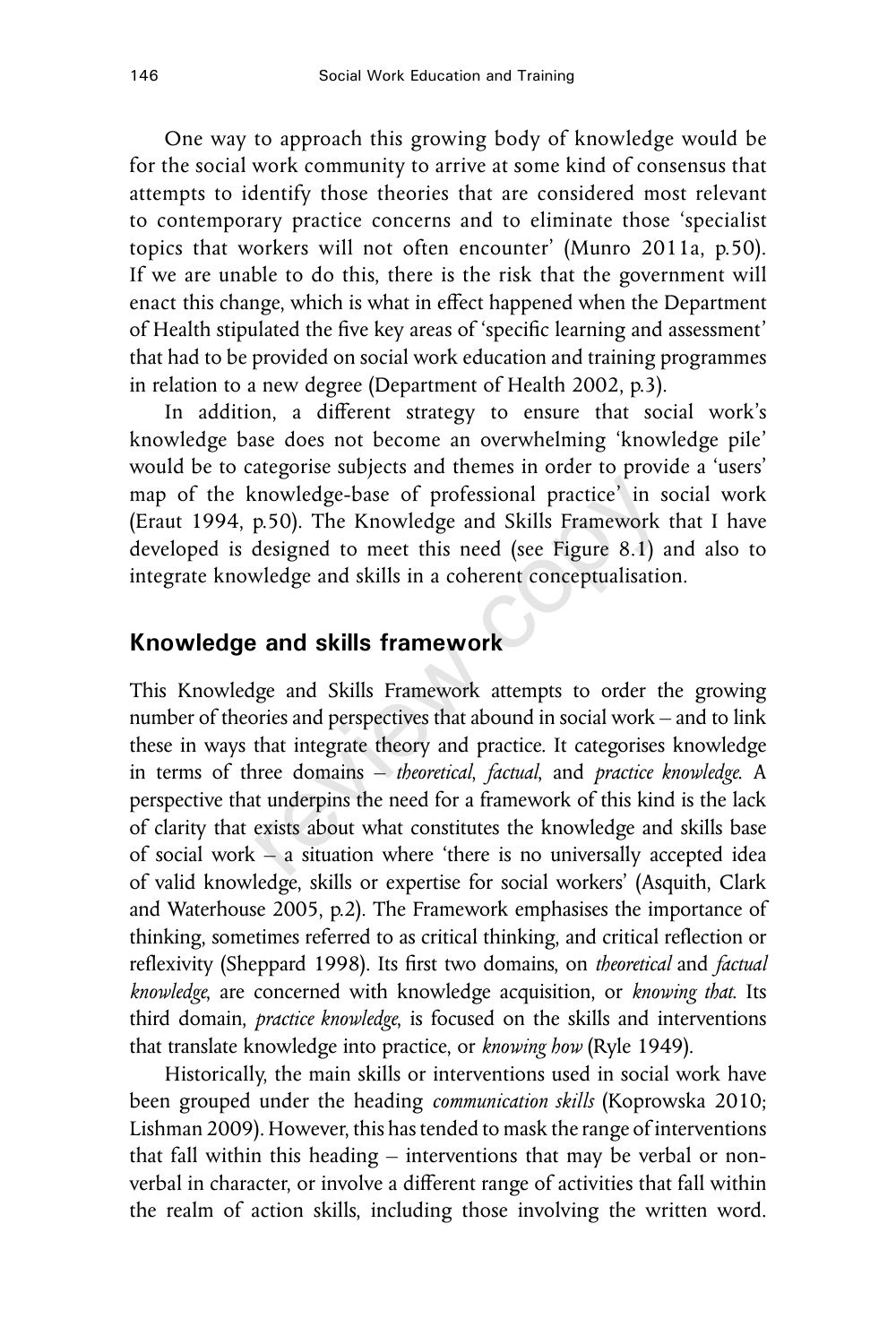

#### Figure 8.1 A generalist knowledge and skills framework: Integrating theory and practice in social work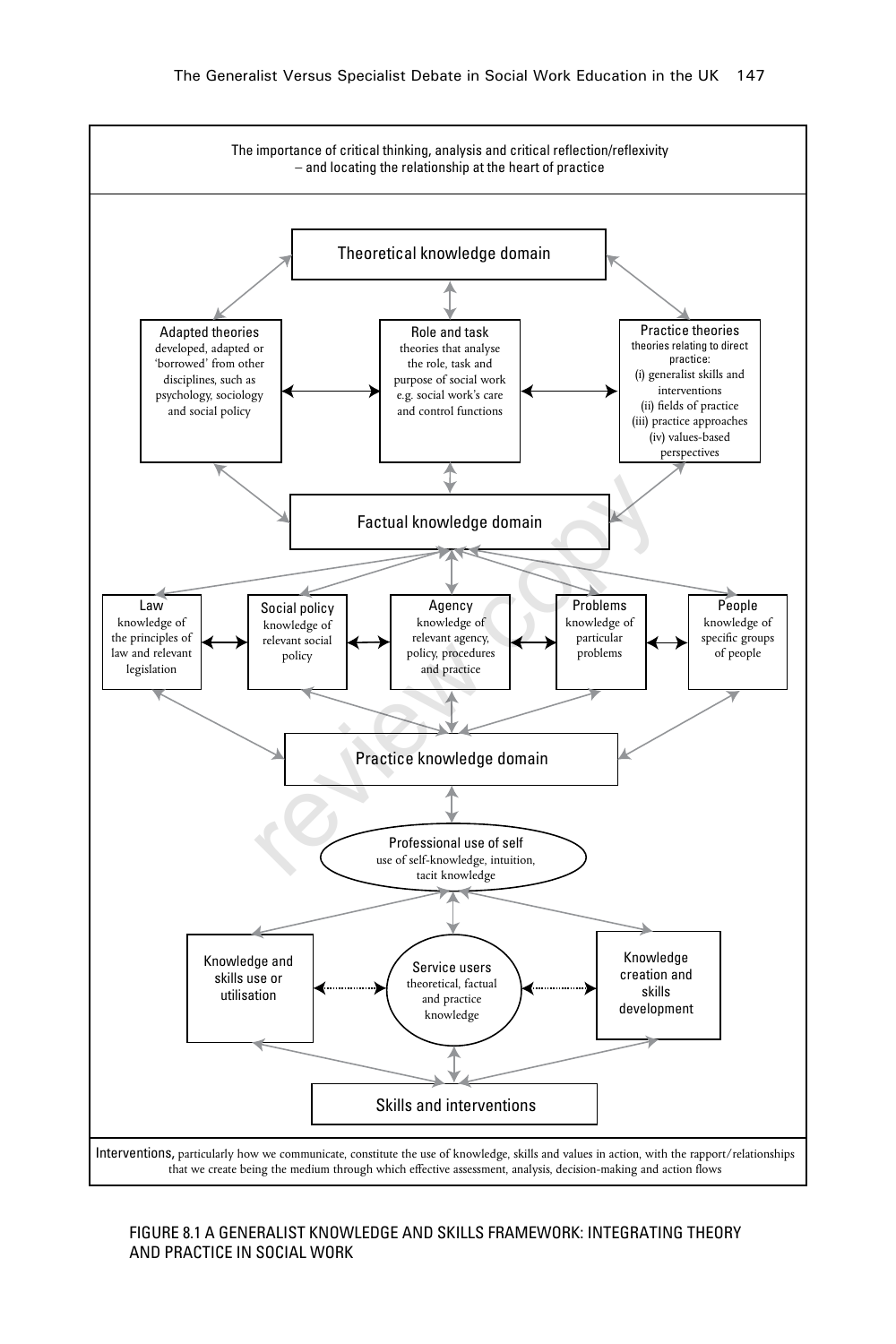A central feature of the Framework is an awareness of how practitioners present themselves as 'professional social workers', such as how the use of self-knowledge, including intuition and tacit knowledge, are used to inform practitioners' communication with clients. From this perspective, the skills learnt – and interventions used – constitute 'knowledge, skills and values in action' (Trevithick 2012).

A further feature of this Framework recognises the knowledge that service users, carers and other interested parties bring to the encounter – and how these areas of knowledge can also be conceptualised in terms of the *theoretical*, *factual* and *practice knowledge* that these individuals have acquired. As such, it represents 'a model in which interpersonal skills, grounded in theory and knowledge, are at the heart of the enterprise' (Stevenson 2005, p.581). It is interesting to note that the headings and sub-headings that feature in this framework are consistent with themes covered in the proposed Professional Capabilities Framework (for further coverage, see Trevithick 2008, 2012).

# **How to assess the quality of knowledge and skills acquired**

The task of setting out 'consistent expectations of social workers at every point of their career' (SWRB 2010, p.3) is an important but formidable one. It may not even be possible given the rapid pace of change in relevant knowledge, law and social policy. It is a task that I believe calls for social work knowledge and social work skills to be assessed and evaluated differently. The main reason for suggesting this separation is because some students and practitioners can demonstrate the intellectual capacity for abstract conceptualisations, analysis and synthesis, yet demonstrate limited abilities in the area of social work skills and interventions, particularly communication skills. The opposite can also occur with some students and practitioners being highly intuitive and proficient in their ability to engage and communicate with others, yet indicate limited ability when attempting to grapple with complex theoretical conceptualisations. The task of social work education and training, and continuing professional development, has to be one that leads to the integration of knowledge and skill, but I would argue that to achieve this end calls for an evaluation process to be introduced that has the capacity to identify progress in these two areas. that feature in this framework are consistent w<br>proposed Professional Capabilities Framework<br>Trevithick 2008, 2012).<br>**sess the quality of knowledge and sk**<br>tting out 'consistent expectations of social work<br>career' (SWRB 20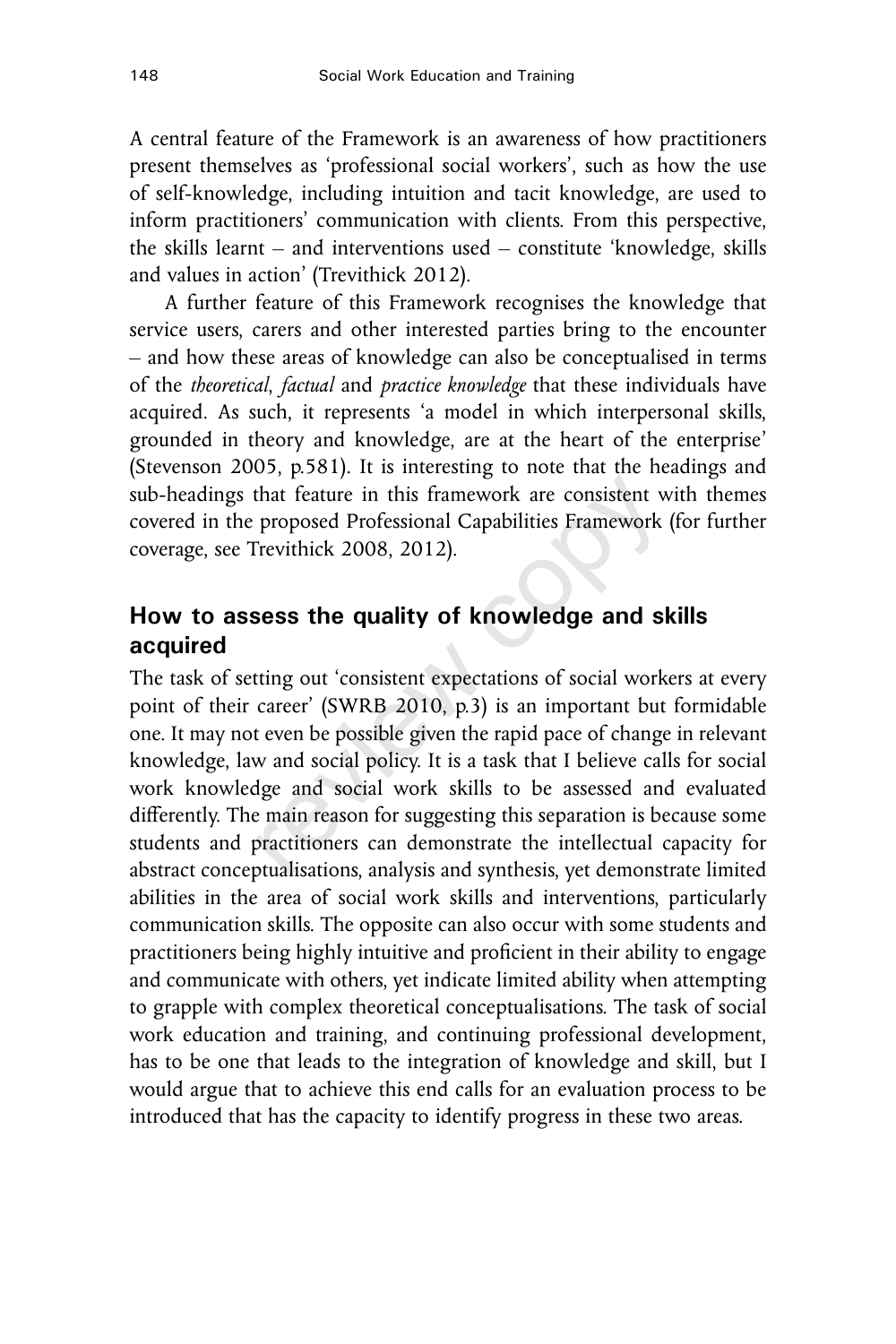# Knowledge acquisition

One research-based approach to knowledge acquisition that could be valuable when attempting to assess the extent to which social work students have developed the ability to 'analyse and synthesise knowledge gathered for problem-solving purposes' (Quality Assurance Agency for Higher Education 2008, p.11) could be the work of Bloom and his colleagues. Their first text, *Taxonomy of Educational Objectives* (Bloom *et al.* 1956; Bloom 1994), continues to be influential in the area of education and also used in the context of professional training programmes (Bloom 1994). This hierarchical classification<sup>3</sup> was developed in order to assess changes in terms of students' intellectual capabilities. Briefly, a key focus of this work was to provide a tool that could classify educational objectives and identify how to enable students to progress from basic knowledge acquisition by rote, described by Howe as 'performing surface responses' (1996, p.92), to the complexities involved in evaluation and synthesis. A different conceptualisation that attempts to identify the stages of learning can be found in the work of Biggs and colleagues who developed a taxonomy entitled SOLO, which stands for 'Structure of the Observed Learning Outcome'. This was developed in order to provide 'a systematic way of describing how a learner's performance grows in complexity when mastering many academic tasks' (Biggs and Tang 2007, p.76). (For an example of the use of SOLO, see Platt 2011.) gress nom basic knowledge acquisition by foce, domining surface responses' (1996, p.92), to the c<br>valuation and synthesis. A different conceptuali<br>ntify the stages of learning can be found in the we<br>is who developed a tax

# Skill acquisition

A publication that is focused on skill acquisition can be found in the work of Dreyfus and Dreyfus (1986) in their seminal text (1986) *Mind over Machine: The Power of Human Intuition and Expertise in the Era of the Computer*. This describes a five-stage model of skills development that ranges from *novice*, *advanced beginner*, *competent*, *proficient* to *expert*. This conceptualisation has been influential in relation to professional development in nursing (Benner 1984) and social work (Fook, Ryan and Hawkins 2000; Sheppard *et al*. 2000, p.468), particularly in relation to the role of intuition and tacit knowledge in reasoning processes, a point taken up by Munro:

The work of Dreyfus and Dreyfus on how people develop expertise shows how they build up intuitive understanding and tacit knowledge. They may use procedures to get started as novices but need to move beyond this to achieve mastery. Social

<sup>3</sup> [A classification system is called a 'taxonomy' because it adheres to a set of key](http://www.indosow.net)  [principles arranged in a hierarchy.](http://www.indosow.net)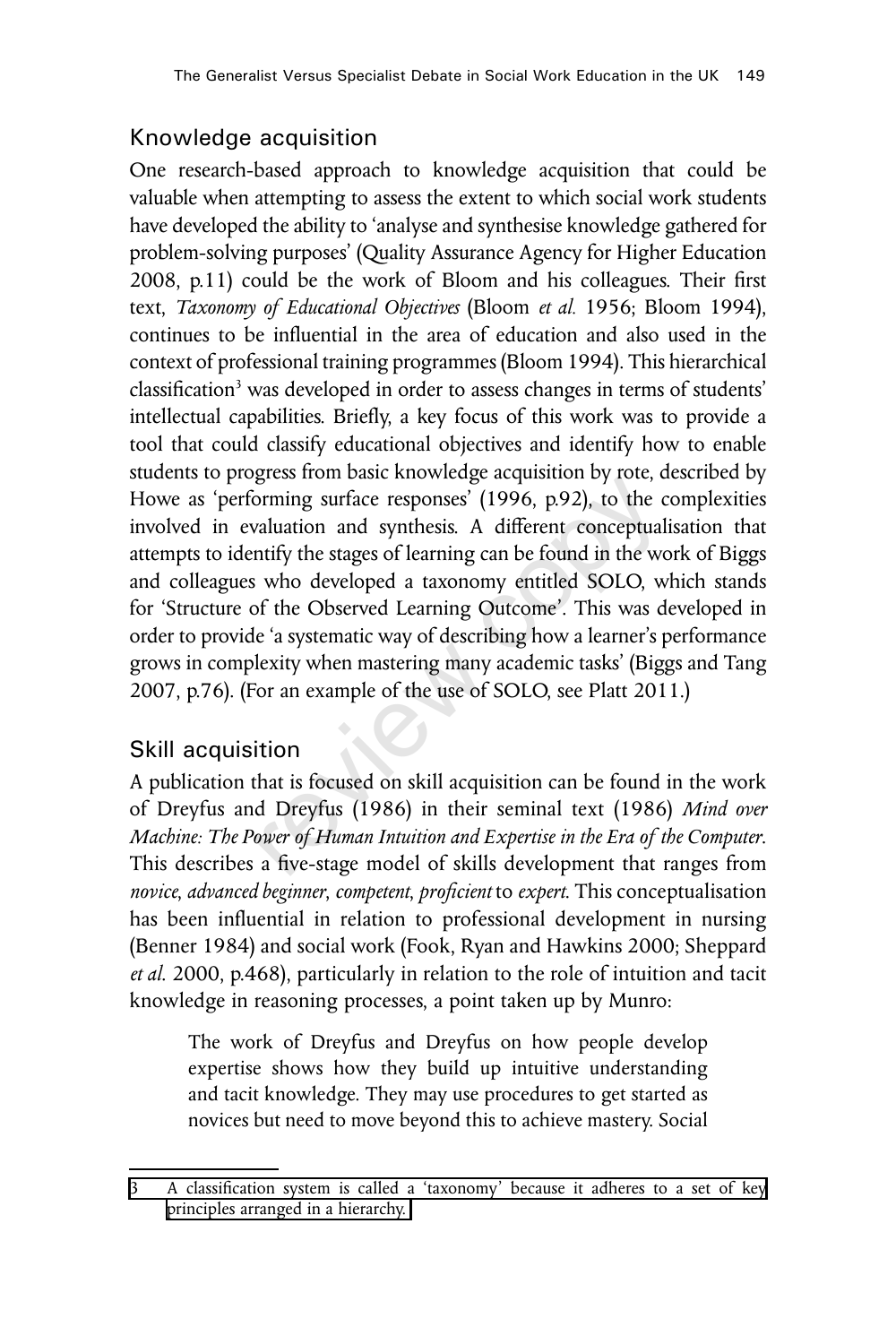workers in a culture where procedural compliance is expected, and deviation is met with blame, are discouraged from building up that expertise. (Munro 2011a, p.62)

Over the years, my interest in the work of Dreyfus and Dreyfus has focused on attempting to identify teaching approaches that could enable students to develop their communication skills. This work has highlighted the importance of listening, observation and language skills, and the importance of students being aware of the 'default' positions they adopt in relation to their facial expression, body language, tone of voice, speed of speech, choice of words, and other verbal and non-verbal forms of communication. Its aim has been to encourage the development of responses that are not rule based, distant or superficial in character, which is often demonstrated by first-year students (*novice*), but instead to encourage and demonstrate a more *proficient*, flexible, situation-specific, spontaneous and intuitive understanding – skills that involve the capacity to test hypotheses and to work with the clues that are evident in the communication taking place.

## **Conclusion**

This chapter has looked at a range of different influences that have shaped the generalist–specialist debate. In this coverage, I have identified the lack of clarity and rigour that is evident in the use of key terms and stressed the importance of separating out – and naming – the specific features that are included under the heading *knowledge and skills*, or generalist and specialist practice. I have argued that theoretical and factual knowledge and practice skills that are not identified and named cannot be integrated – nor can they become a feature of generalist and specialist practice in ways that represent 'two ends of a rainbow of learning' (Coulshed 1988, p.159). In an attempt to address this lack of conceptual rigour, I have formulated a *Knowledge and Skills Practice Framework* designed to integrate knowledge and skills and to represent a conceptual map upon which 'professional and intellectual coherence can be built' (Stevenson 2005, p.581). by first-year students (*novice*), but instead to enc<br>more *proficient*, flexible, situation-specific, spont<br>standing – skills that involve the capacity to test<br>vith the clues that are evident in the communica<br>as looked at

The importance of this generalist–specialist debate links to *The Munro Review of Child Protection* and the attempt to understand why 'previous well-intentioned reforms have not resulted in the expected level of improvements' (Munro 2010, p.3). Past events are also important because at this point in time, we appear to be suspended between two trends. On the one hand, like the pre-Seebohm era, we may be quickly approaching a situation where the majority of employees working with vulnerable people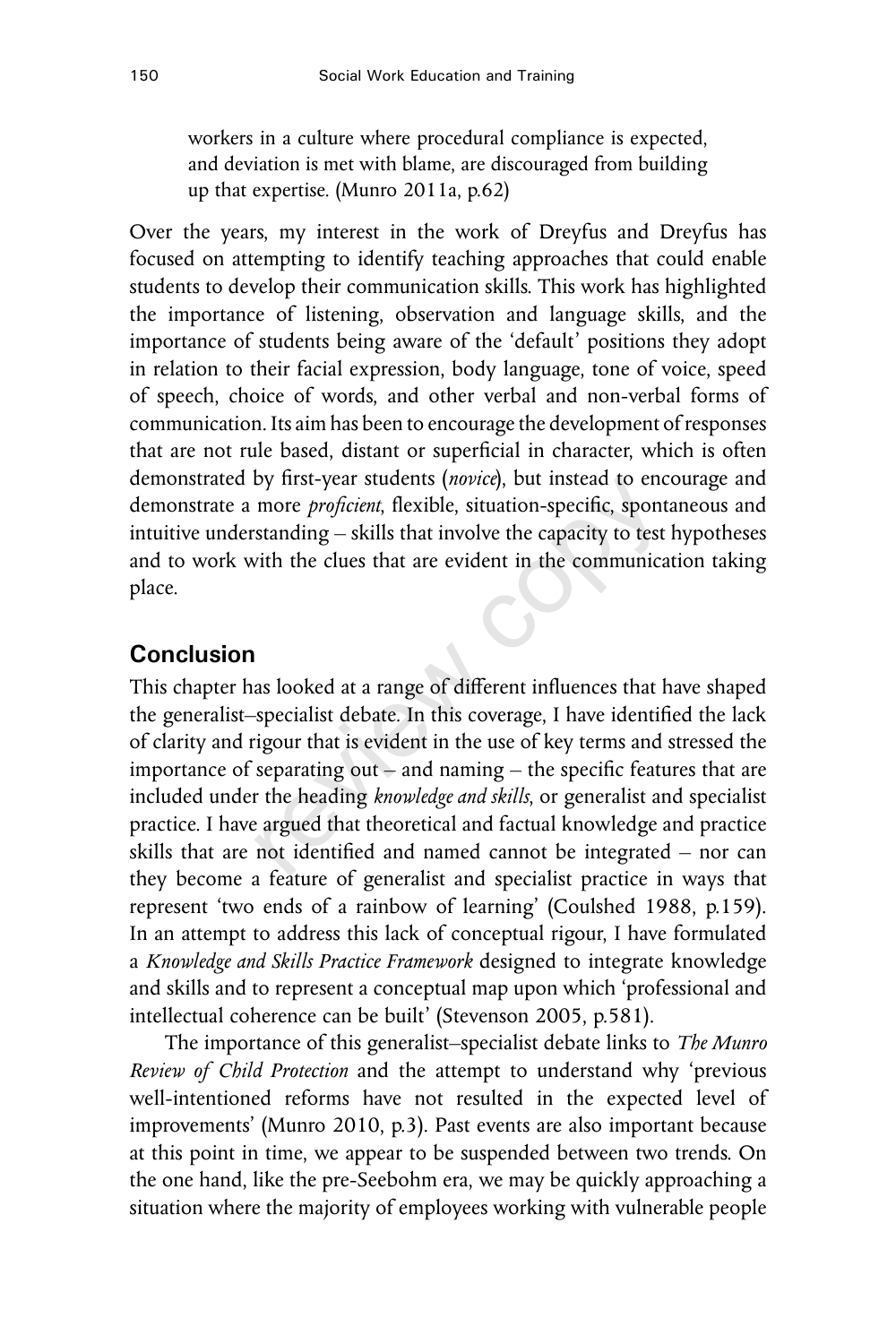are unqualified workers. This development is fuelled by financial restraint and cut-backs – and by policy developments that fail to recognise that the problems presented in social work are becoming more entrenched, complex and intractable in character. More than ever, it is a situation that calls for practitioners to draw on in-depth knowledge and skills and to have the confidence, competence, organisational support and professional autonomy to work effectively in situations of complexity and uncertainty.

On the other hand, the work of the SWRB recognises the barriers to effective practice and is deeply engaged in taking forward the fifteen recommendations of the SWTF and the work that is central to 'building a safe, confident future', that includes a single, nationally recognised career structure for social work. The proposals that underpin the Professional Capabilities Framework for Social Workers have yet to identify where the line between generalist and specialist training will be drawn. My own view is that the focus of social work training and education should be changed in order to concentrate on enabling students to perfect their generalist knowledge and skills in key areas. This would include a strong focus on integrating the link between theory and practice and the transferability of knowledge and skills across different contexts and degrees of complexity. eneralist and specialist training will be drawn. My<br>us of social work training and education should l<br>nncentrate on enabling students to perfect their<br>d skills in key areas. This would include a stron<br>e link between theory

## **References**

- Asquith, S., Clark, C. and Waterhouse, L. (2005) *The Role of the Social Worker in the 21st Century: A Literature Review*. Edinburgh: Scottish Executive Education Department.
- Baker, R. (1975) 'Toward *generic* social work practice: A review and some innovations.' *British Journal of Social Work 5*, 193–215.
- Barclay Report (1982) *Social Workers: Their Roles and Tasks*. London: Bedford Square Press.
- Benner, P. (1984) *From Novice to Expert: Excellence and Power in Clinical Nursing Practice.* Menlo Park, CA: Addison Wesley Publishing Company.
- Biggs, J.B. and Tang, C. (2007) *Teaching for Quality Learning at University: What the Student Does* (3rd edition). Maidenhead: Society for Research into Higher Education and Open University Press.
- Bloom, B.S. (1994) 'Reflections on the Development and Use of the Taxonomy.' In L. Anderson and L. A. Sosniak (eds) *Bloom's Taxonomy: A Forty-Year Retrospective.* Chicago: National Society for the Study of Education.
- Bloom, B.S., Engelhart, M.D., Furst, E.J., Hill, W.H. and Krathwohl, D.R. (1956) *Taxonomy of Educational Objectives, Handbook 1: Cognitive Domain.* London: Longman.
- Care Council for Wales (2003) *Raising Standards: The Qualification Framework for the Social Care Sector in Wales*. Cardiff: Care Council for Wales.
- Carey, M. (2008) 'Everything must go? The privatization of state social work.' *British Journal of Social Work 38*, 918–935.
- Central Council for Education and Training in Social Work (CCETSW) (1995) *DipSW: Rules and Requirements for the Diploma in Social Work – Paper 30.* Rugby: CCETSW.
- Coulshed, V. (1988) 'Curriculum designs for social work education: Some problems and possibilities.' *British Journal of Social Work 18*, 155–169.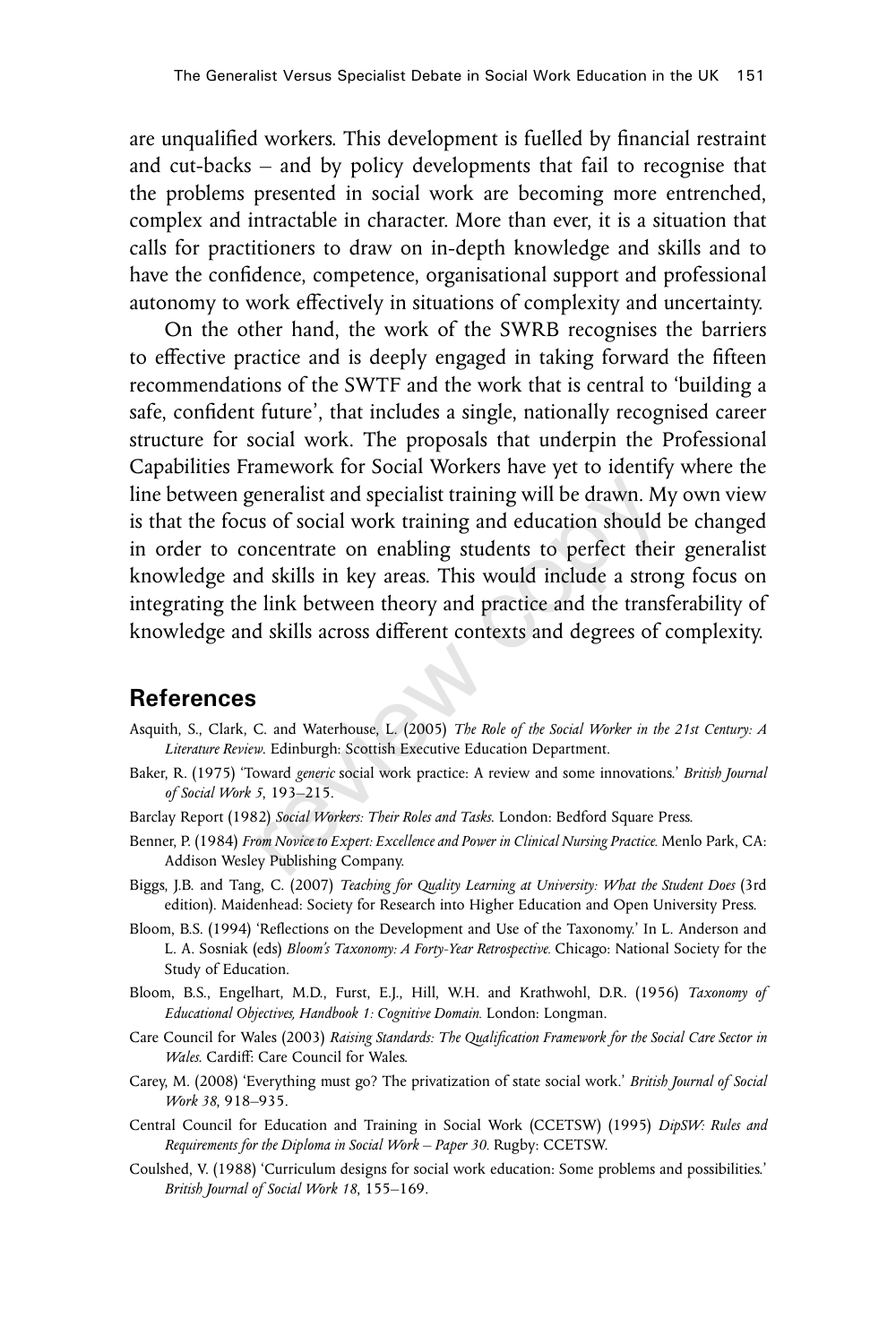- Department for Education and Skills (2003) *Every Child Matters: Change for Children.* London: The Stationery Office.
- Department of Health (1998) *Modernising Social Services: Promoting Independence, Improving Protection, Raising Standards.* London: The Stationery Office.

Department of Health (2002) *Requirements for Social Work Training.* London: Department of Health.

- Dickens, J. (2011) 'Social work in England at a watershed As always: From the Seebohm Report to the Social Work Task Force.' *British Journal of Social Work 41*, 22–39.
- Dreyfus, H.L. and Dreyfus, S.E. (1986) *Mind over Machine: The Power of Human Intuition and Expertise in the Era of the Computer*. Oxford: Blackwell Publishing.
- Drury Hudson, J. (1997) 'A model of professional knowledge for social work.' *Australian Social Work 50*, 3, 35–44.
- Dustin, D. (2007) *The McDonaldization of Social Work*. Aldershot: Ashgate.
- Eraut, M. (1994) *Developing Professional Knowledge and Competence.* London: Falmer Press.
- Fook, J., Ryan, M. and Hawkins, L. (2000) *Professional Expertise: Practice: Theory and Education for Working in Uncertainty.* London: Whiting & Birch.
- Fuller, R. and Tulle-Winton, E. (1996) 'Specialism, genericism and others: Does it make a difference?' *British Journal of Social Work 26*, 679–698.
- General Social Care Council (GSCC) (2010) *Annual Report and Accounts 2009–10*. London: The Stationery Office.
- Howe, D. (1996) 'Surface and depth in social work practice.' In N. Parton (ed.) *Social Theory, Social Change and Social Work.* London: Routledge.
- Hunt, L. and Lombard, D. (2009) 'Laming: Sector comes out against degree split proposal. Generic qualification backed to give graduates holistic understanding of families.' *Community Care.* 16 March. Final, r.e. ( $2\times9$ ) - pectrosian, generation and others. Does a him<br>of Social Work 26, 679–698.<br>e Council (GSCC) (2010) *Annual Report and Accounts 2009–10*<br>ice.<br>turface and depth in social work practice.' In N. Parton (
- Jones, R. (2008) 'The sixth giant: We need another giant step to tackle care and support.' *Guardian*, 1 October, p.28.
- Koprowska, J. (2010) *Communication and Interpersonal Skills in Social Work* (3rd edition). Exeter: Learning Matters.
- Laming, Lord H. (2003) *The Victoria Climbié Inquiry Report.* Cm. 5370. London: The Stationery Office.
- Laming, Lord H. (2009) *The Protection of Children in England: A Progress Report.* London: TSO.
- Lishman, J. (2009) *Communication in Social Work* (2nd edition). Basingstoke: Macmillan/BASW.
- Loewenberg, F.M. (1984) 'Professional ideology, middle range theories and knowledge building for social work practice.' *British Journal of Social Work 14*, 309–322.
- Munro, E. (2010) *The Munro Review of Child Protection. Part One: A Systems Analysis.* London: HMSO.
- Munro, E. (2011a) *The Munro Review of Child Protection. Interim Report: The Child's Journey.* Available at www.education.gov.uk/munroreview/downloads/Munrointerimreport.pdf, accessed on 4 May 2011.
- Munro, E. (2011b) *The Munro Review of Child Protection: Final Report A Child-Centred System*. Cm 8062. Available at www.education.gov.uk/publications/eOrderingDownload/Munro-Review. pdf, accessed on 1 June 2010.
- Northern Ireland Social Care Council (2003) *Northern Ireland Framework for the Degree in Social Work*. Belfast: Department of Health, Social Services and Public Safety.
- Office for National Statistics (2008) 'Projected populations of the constituent countries of the UK.' Available at www.statistics.gov.uk/cci/nugget.asp?id=1352, accessed on 1 June 2010.
- Parsloe, P. (2000) 'Generic and Specialist Practice.' In M. Davies (ed.) *Blackwell Encyclopaedia of Social Work.* Oxford: Oxford University Press.
- Payne, M. (2009) *Social Care Practice in Context*. Basingstoke: Palgrave Macmillan.
- Platt, D. (2011) 'Assessments of children and families: learning and teaching the skills of analysis.' *Social Work Education 30*, 2, 157–169.